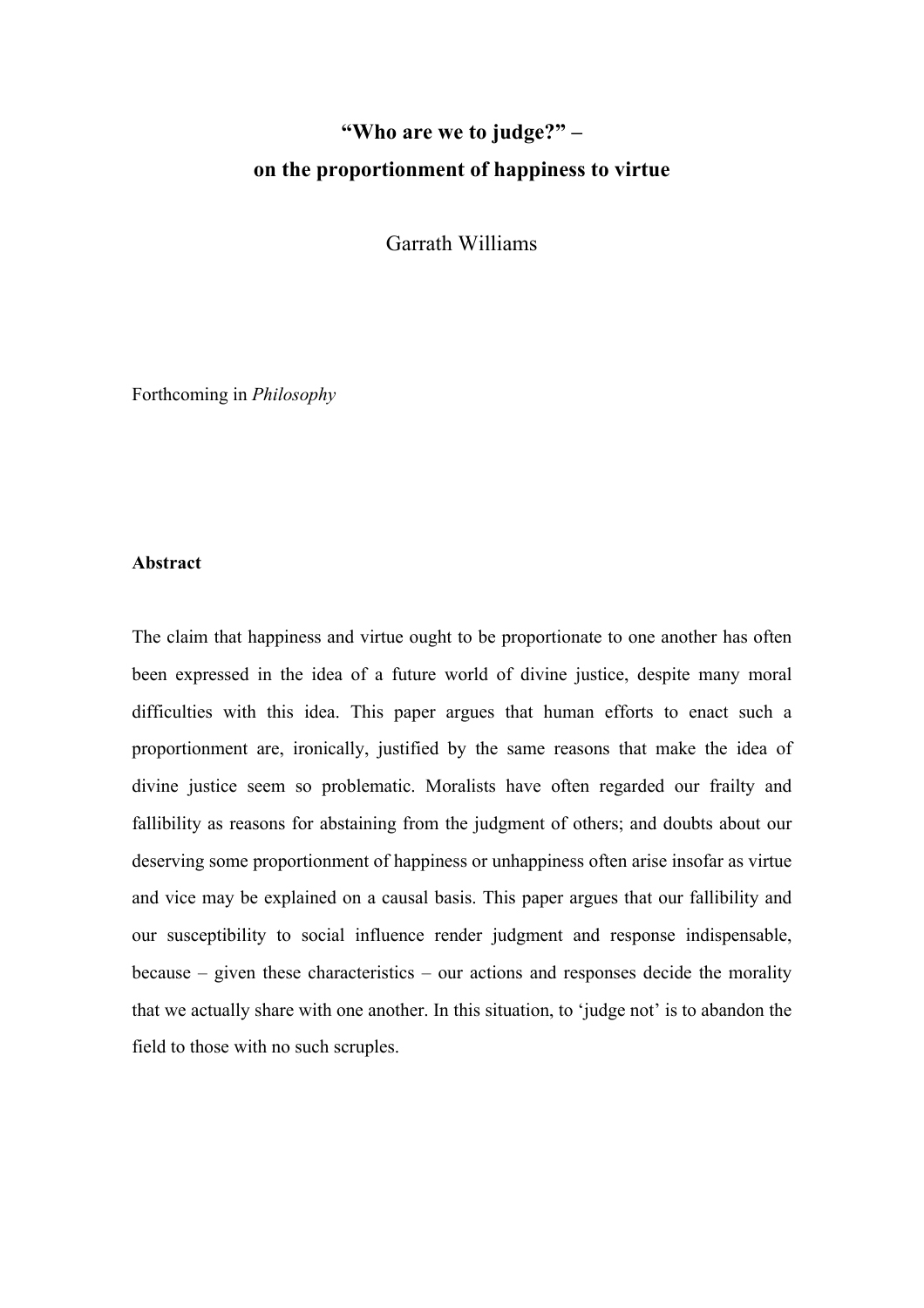…an impartial rational spectator can take no delight in seeing the uninterrupted prosperity of a being graced with no feature of a pure and good will, so that a good will seems to constitute the indispensable condition even of worthiness to be happy.  $-$  Kant<sup>1</sup>

There is also the figure, rarer perhaps than Callicles supposed, but real, who is horrible enough and not miserable at all but, by any ethological standard of the bright eye and the gleaming coat, dangerously flourishing.  $-$  Bernard Williams<sup>2</sup>

There is a very old thought: that the wicked deserve to suffer, and the virtuous to be happy. There is an equally ancient difficulty: in the world we know those deserts are only partly meted out, if at all. Nearly as old is the injunction, 'Judge not, that ye not be judged' (Matthew, 7:1). – One way out of the resulting perplexities is the myth of a soul that persists after death into a future world, where matters are better ordered – where the virtuous will be rewarded, where the wicked will be punished, perhaps also reformed. Such beliefs are at least as old as ancient Egypt and its famous 'Book of the Dead,<sup>3</sup> and they have played a complex role in Christian theology down the centuries. They are articulated in some of Plato's myths of the afterlife, $4$  and given most systematic form in Kant's moral and religious thought. For Kant, it is axiomatic that virtue – the quality of the will – should be understood as our 'worthiness to be happy.' His account of religious faith is based on reason's 'need'<sup>5</sup> to believe that virtue and happiness will be proportioned to one another in some future world, since they are not in this world.

In this paper I ask what relevance the idea of a *just world* should have for us. The doctrine of an afterlife governed by a personal God is no longer plausible to most of us, religious believers or no. I will contend, however, that some reasons why doctrines of a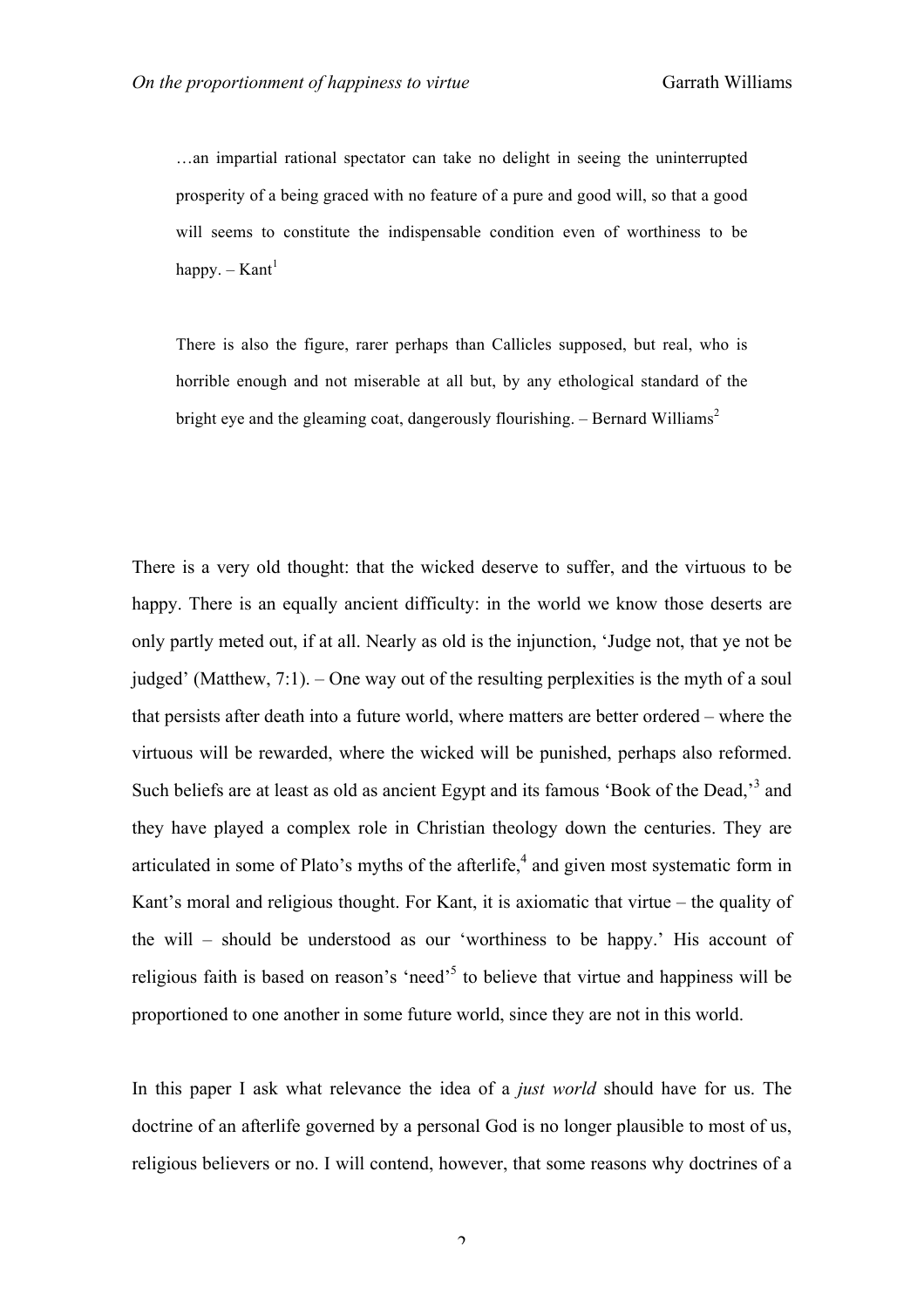'just' afterlife have lost their plausibility are revealing for how we should picture justice in this world. I therefore begin with some of the principal moral difficulties of the idea of divine justice. These centre upon a transactional model of punishment and reward that neglects our continuing relationship to He who judges. In the second section of the paper I then turn to the natural question that arises when we think about *this* world: might practices of human accountability reasonably be thought of as pursuing a just proportion between virtue and happiness, wickedness and suffering? However, our limitations as judges and (so to speak) executioners are severe, and may seem to undercut any such project. The third part of the paper underlines a crucial relation between 'happiness' and virtue that concerns our status as relating beings: our flourishing depends on others' cooperation in our projects. In the last part of the paper, I suggest that we also have good reason to foster the opposite relation – between wickedness and suffering, in one particular sense at least. In pursuing both points, I seek to allay doubts about the fairness of such a project, doubts reflecting our widespread modern sense that none of us made ourselves who we are. 'There but for the grace of God…' we say – rarely with God in mind, but often with misgivings about the making of moral judgments and the doling out of 'just deserts.'

My overall argument is that those misgivings are misplaced, and that it is our duty to judge and to share those judgments with others. This argument centres on the following irony: we have such a duty precisely because we lack the attributes that made it intelligible for God, traditionally understood, to realise a state of perfect justice – but which made His relationship to it so morally problematic. In contrast to an infallible and independent God, our judgment is fallible and dependent on the correction and the example of others; while God is beyond compare, human beings prove unequal in their judgment and the example they set; while God is omnipotent, we generally have very limited powers over our fellow human beings, unless we act together with others. Our fallibility might tempt us to think that a proportionment of virtue and happiness is a task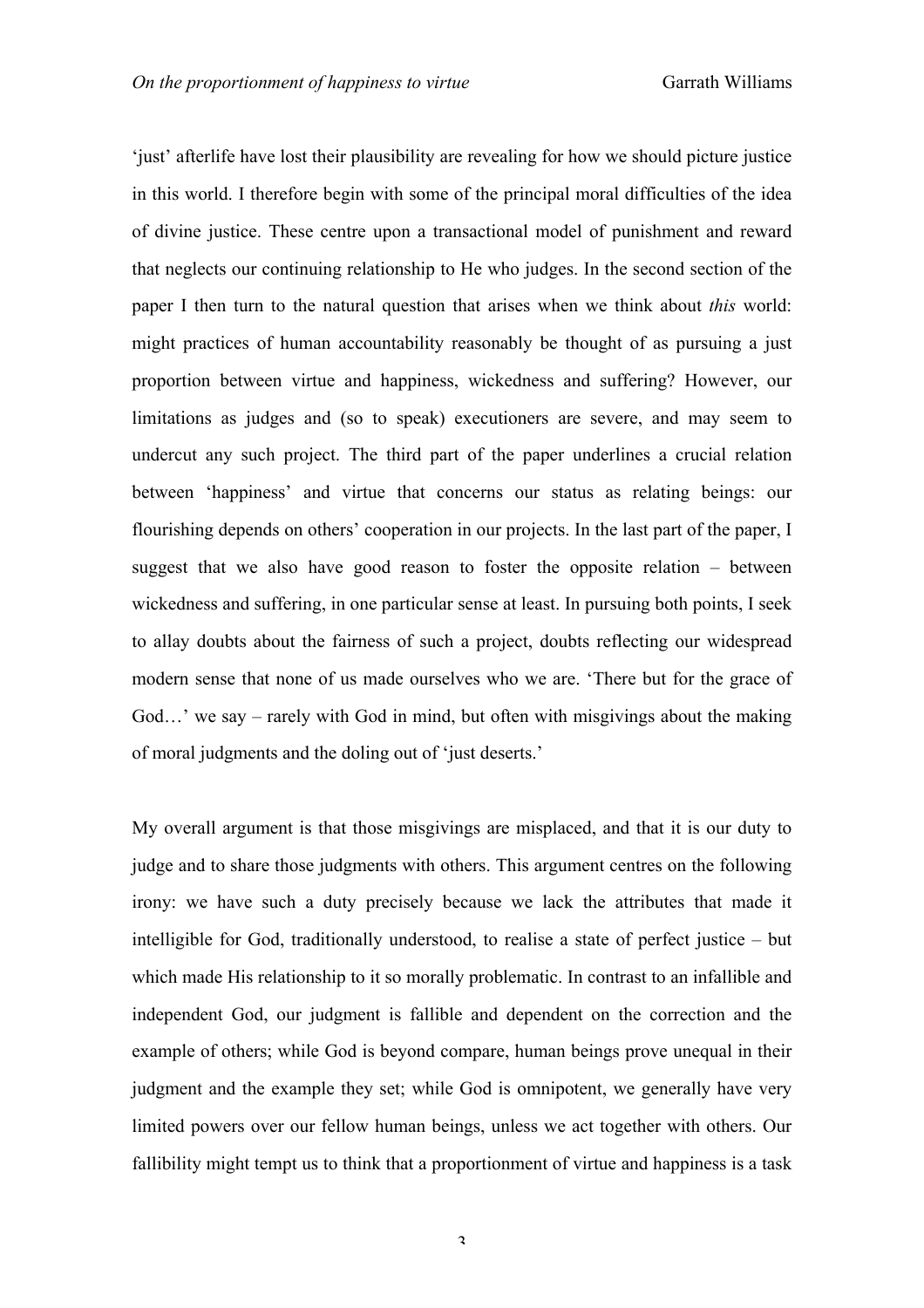we had better forsake; similarly, if action and character are causally conditioned. I argue, instead, that it is because of the difficulties we have in judging one another and ourselves, and because we condition one another's ways of being in the world, that mutual judgment and response are so essential. We depend on others' moral judgments to arrive at a reasonable moral sense; some people's failure to attain this requires us to judge and to act with others, to resist their actions and their example. Rather than being the ultimate deliverance of a divine judge, the idea of a proportionment of happiness and virtue represents a simplification of the on-going task finite human beings face in realising morality among themselves.

#### **I Difficulties in the idea of a future just world**

Several moral perplexities attend the idea of divine justice. In each case, I suggest, these turn on our status as relating beings, and hence are revealing for how we should think about *mutual* judgment.

It is a familiar charge that the thought of future justice negates morality, by reducing the motivation for virtuous conduct to the hope of reward, and likewise the avoidance of vice to fear of divine punishment.<sup>6</sup> There is something simple-minded in this objection, in that it seems to ignore the complexity of human motivation and the role of habits and emotional sensitivity in our relations to one another.<sup>7</sup> Anybody who single-mindedly oriented his conduct by the thought of rewards in a future world, rather than concern for those with whom he shares this world, will be far from a paragon of outer virtue, never mind the 'inner morality' or purity of heart that has so often concerned the moralists. Kant, for example, was extremely sensitive to the idea that moral conduct would cease to be moral if it were motivated by the thought of reward, and insists that the motivation of duty itself must come first. His arguments that morality demands faith in a future world concern the *meaning* of our moral striving. Reason needs to make sense of the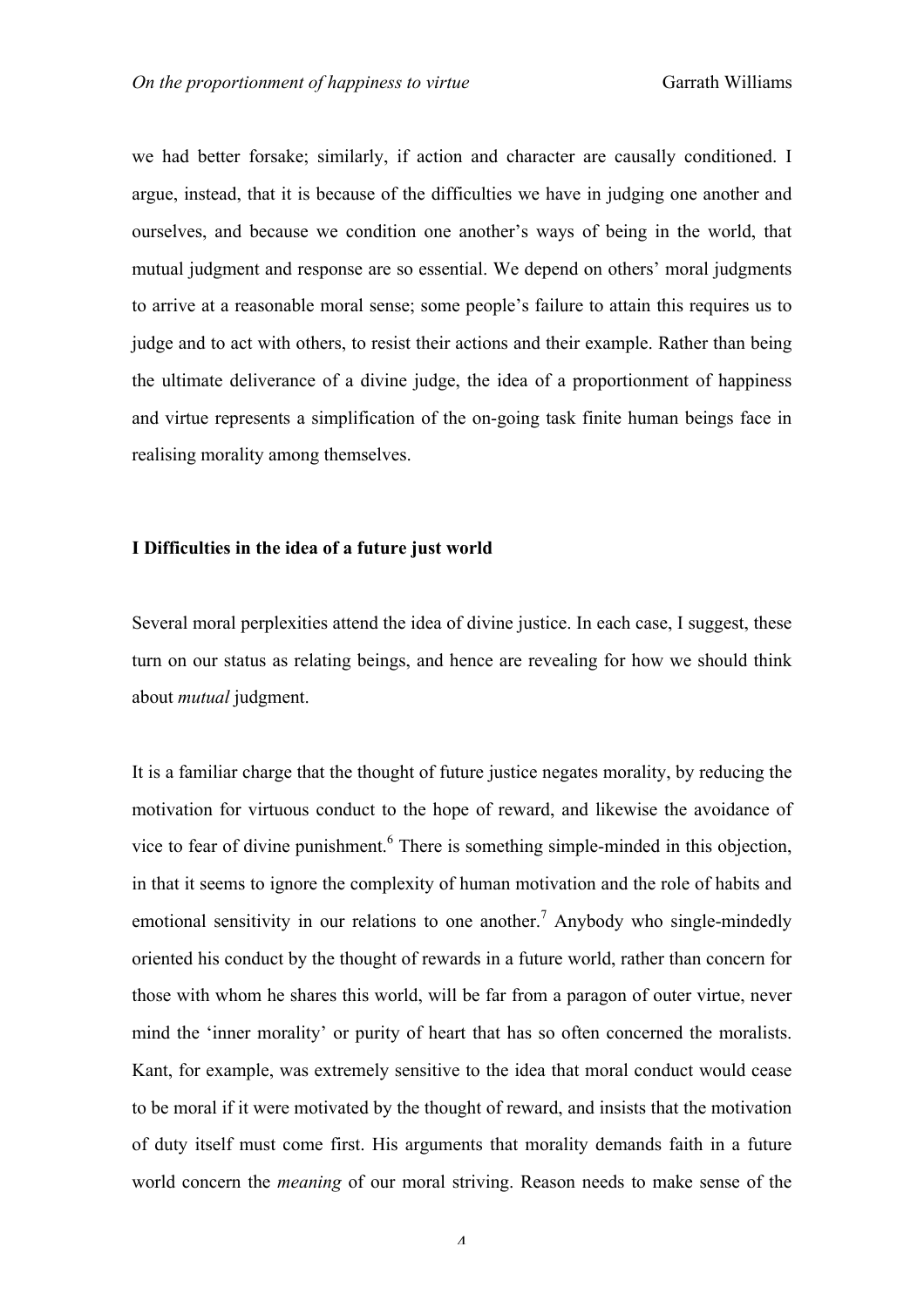world, to see that morality really does have an apportioned place in the order of things, as would be demonstrated if justice were ultimately done<sup>8</sup> ( $-$  or, perhaps, if it were done in this world).

A more sophisticated objection concerns the nature of our relationship to God. There are obvious difficulties in conceptualising a relationship where the superior party does not interact with us in any of the ways that other agents do; hence the metaphors we use become particularly important. If we picture God as an agent of punitive justice, our metaphor being that of law-maker and ruler, we have a being who requites our sins with suffering. Indeed, some theologians have entertained very literal images of hell as eternal punishment. Nietzsche gleefully noted Tertullian and Aquinas's descriptions of the pleasures of heaven as including the sight, far below, of the wicked being tormented for their sins. (In deliberate echo, he goes on to mention the old punishment of debtors, whose creditors were given the pleasure of cutting away the requisite 'pound of flesh.<sup>9</sup>) This transactional or 'forensic' model now seems rebarbative: among other things, it does not express our *relationship* to God. Many theologians have, therefore, pictured hell as an absence of God, a situation where we turn have our backs on God, neglected or undermined our relationship to Him.<sup>10</sup>

I think this objection and its response is central to our whole topic. A scheme of punishment and reward looks arbitrary and uncaring if it is not constitutively linked to our relationship to God. As I shall argue below, any this-worldly scheme must likewise be based in our relations to others: *l'enfer, ce n'est pas les autres*, rather it is their absence or their palpable disappointment and withdrawal from us. (No doubt, some punishments make this very palpable indeed; but none, we hold, should go so far as to cut away flesh.)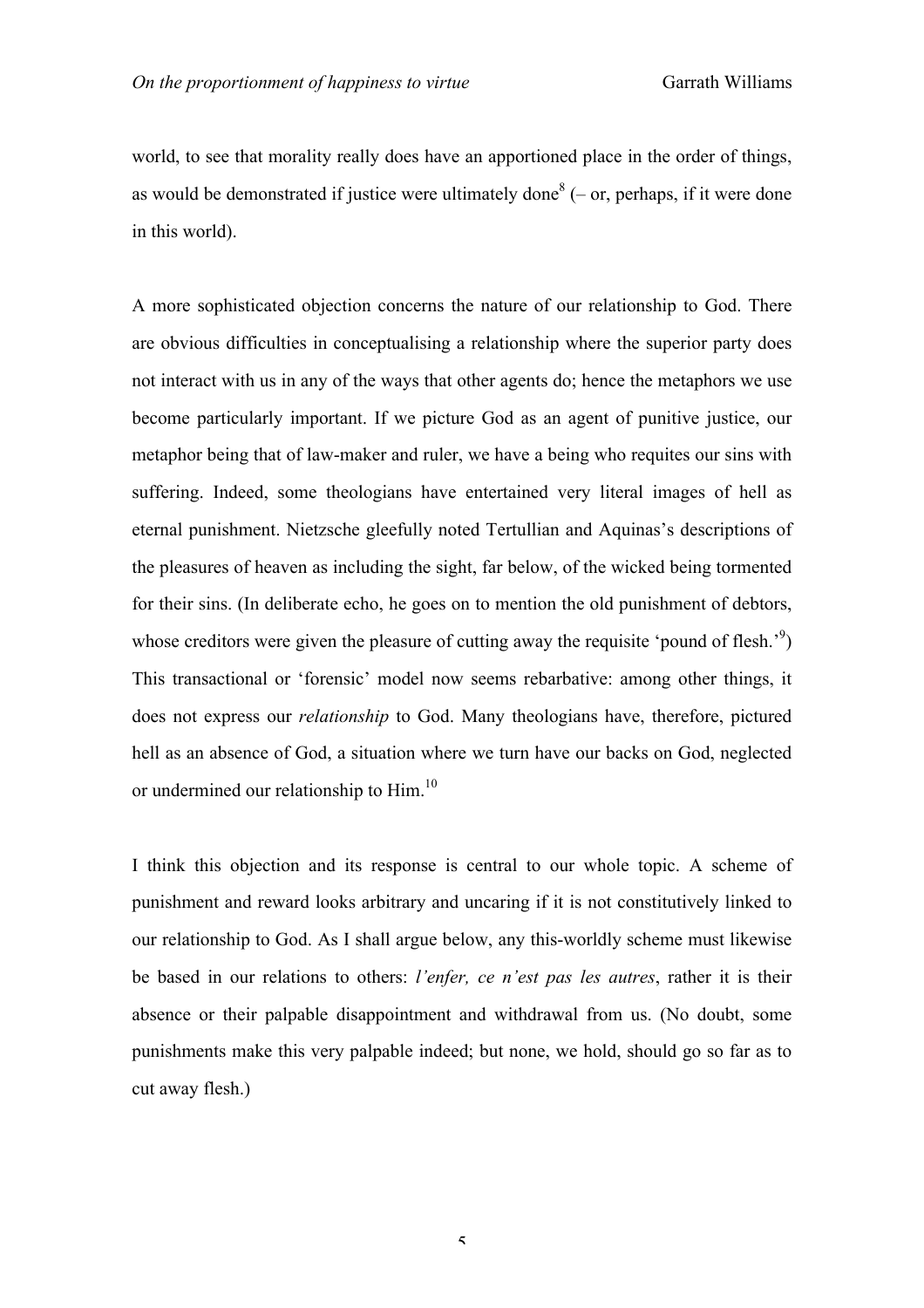This relationality is also important when we turn to another essentially moral objection. The forensic image of heaven and hell implies a radical individualism: we deserve alone and we will be punished alone. One old Catholic idea was that our prayers can intercede to assist those in purgatory.<sup>11</sup> The idea of intercession surely departs from individual desert. But it is attractive inasmuch as it does not leave us *abandoned* by our fellow human beings, eternally isolated in our own efforts. Again, this point has a clear secular parallel: Our morality, the extent to which we succeed in becoming even half-way decent human beings, is no individual matter, but depends greatly on the care others take of us. Many have thought otherwise, of course; Kant, again, insisted a person's moral worth is precisely that which he himself has contributed by his own efforts. But this leaves the well-known difficulty of how to picture any absolute sense in which we *alone* have contributed anything at all, given that we are not 'first causes.'<sup>12</sup> Although we may argue about the ways in which this is true, modern understandings of the human being insist that the quality of the relationships a person experiences is central to who she becomes, morally as well as psychologically speaking. Troubling as this understanding is for the idea of divine judgment, however, I will be arguing that it does not – as many have taken it to do – support a human duty to 'judge not.'

A final set of difficulties attends the moral sorting process involved. Some accounts of divine justice divide human beings into the damned and the saved, while others – for very obvious moral reasons – allow for gradations of punishment corresponding to degrees of moral worth. Within a transcendent framework, 'the soul' may be ranked in terms of its sinfulness or purity. For much the same reasons that a transcendent framework has become implausible to us, so too has this conception of the soul. How, then, are we to give a reasonable sense to the idea of a single moral scale on which people can be ranked? In everyday life, after all, our judgment of persons tends to be, so to speak, qualitative rather than quantitative – that is, it relates to particular character traits and actions, and often depends on our relationship to the person. No doubt we may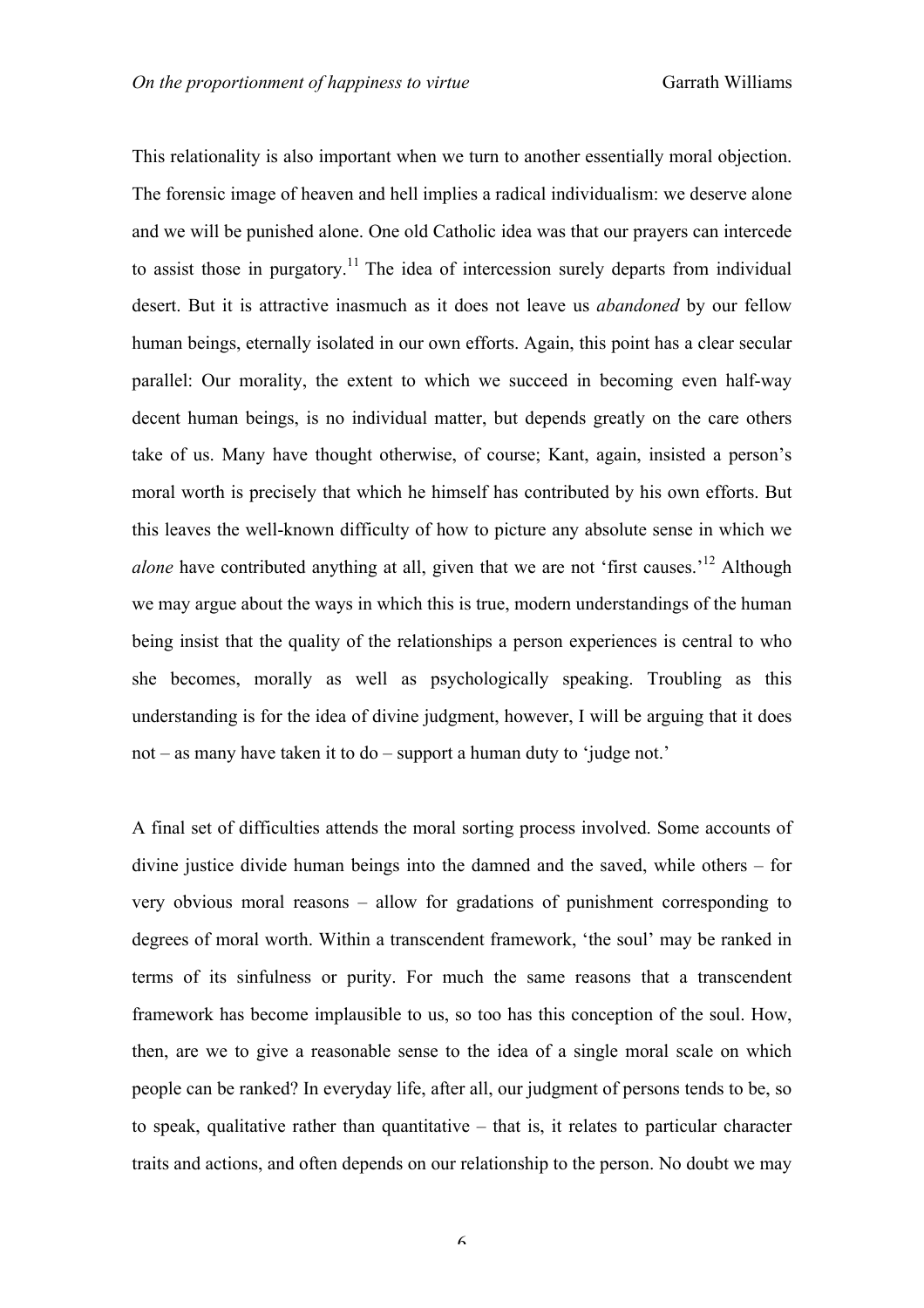make some overall judgments (at any rate, my argument will presuppose this). But to rank people on a single scale, it seems we would need to identify a unitary capacity which all human beings have in common and compare the extent to which they have exercised it – just as Kant pictures each human being as equal in his capacity to will in accordance with the moral law, but as more or less willing to do so.

This issue will turn out to be of some importance for my overall conclusion, and perhaps I may anticipate briefly. Just as the moralists have often tried to unify virtue, so have they unified its proper fate, under the head of happiness. But this must turn out to be either a very complex idea, perhaps along the lines of Aristotle's *eudaimonia*, or a purely imaginary one, as in fact it is for Kant: 'it is just in this idea [of happiness] that all inclinations unite in one sum.<sup>13</sup> But if virtue is not merely quantitative – that is, if we can hardly place each person somewhere on a sliding scale from 'virtuous' to 'vicious' – then its deserts are unlikely to be either. I will suggest that their description under the head of 'happiness' obscures the more complex logic that underlies the moralists' dream of a proportionment of happiness to virtue, and the more complex duty we have to pursue this.

To summarise the key difficulties inhering in the idea of a future world of divine justice, we could say that it ignores our status as relating beings. A simple picture of 'pay-back time' cannot genuinely motivate us to do our duty by others. It makes a moral nonsense out of our relationship to God, and has nothing to say to our moral dependence upon others. Just as certain, we do not conduct ourselves to others in terms of some scale of overall 'deservingness,' but make complex judgments about actions, virtues, and the claims of different relationships.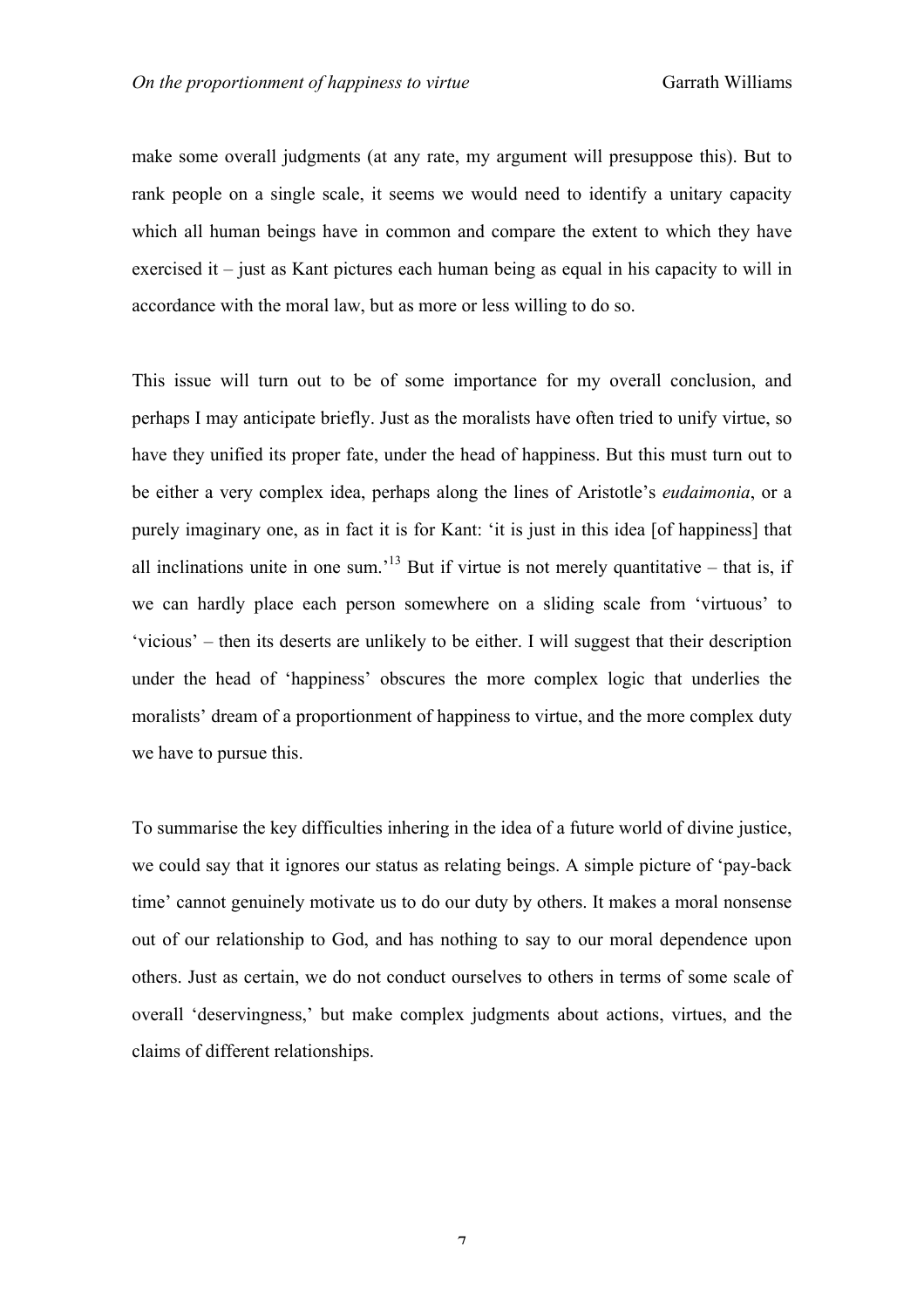### **II Virtue and happiness: problems of human judgment**

The question I am pursuing is what is left in our hands once we leave aside stories of another world and a divine judge. Should we suppose that the moralists were merely dreaming and the claim of proportionment is ill-founded? Or might it be – to take the most obvious possibility – that human, that is *mutual*, accountability should aim at a proportionment of happiness and virtue in this world? If so, as before, there will be both metaphysical and moral perplexities attending this question. There are, what's more, directly practical difficulties, as we are asked to make judgments of individual desert and to act on them. Evidently, we lack the traditional characteristics of the Christian God: omnipotent, omniscient and perfectly benevolent.<sup>14</sup> Despite the difficulties discussed above, it was these characteristics that made divine punishment and reward conceivable and, to a point, morally tolerable: Presumably a limited God could not realise all due rewards and punishments, while One who was not all-seeing and all-good could hardly be trusted with the task.

One might argue that these limitations – lack of power, lack of knowledge, problems of moral insight or motivation – are not so serious as to undermine any human duty to promote the proportionment of happiness to virtue. On the contrary, I believe we should take these difficulties very seriously, especially problems of moral insight. If we do so, we will be led to think about accountability quite differently than on the other-worldly model – without thereby abandoning the idea of a proportionment of happiness and virtue. In another context, Onora O'Neill commented, 'It is fantasy to imagine that human reason can be vindicated as a partial version of an infinite reason.<sup>15</sup> Presumably, it would be equally fantastical to think of human, mutual, accountability on the model of divine judgment.16 It is self-evident that we do not make a final judgment: we invariably judge lives only partly lived, and therefore intervene in them from a particular position; likewise, we are fallible and have only limited powers to enforce our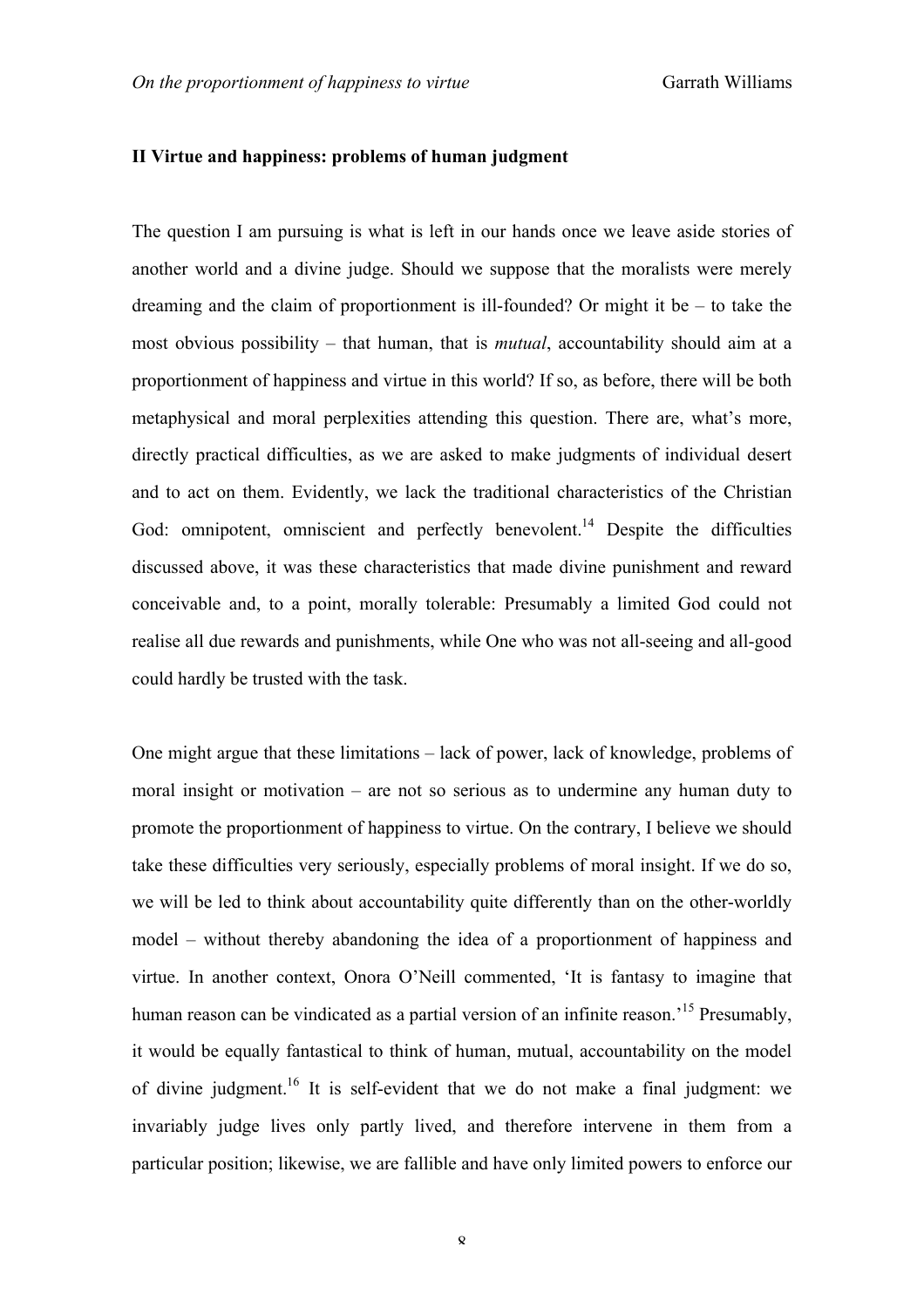judgments. Both judge and executioner will be human, all too human. What they inhabit, however, is something that God was never party to: a world of moral uncertainty built out of relationships among equals – or rather, as I shall stress, nearequals.

A quick word on each of the limitations of human judges. With regard to omnipotence: the powerlessness of the virtuous against the vicious forms an old refrain. The lack of scruple pertaining to vice seems oftentimes a key to the effective wielding of power. More, the power of our reproaches is often inversely proportional to a person's viciousness, for important moral qualities are involved in being sensitive to others' judgments. These complaints have some force, but it is important to note that they gain in power, the more unworldly – and the less judgmental – one's conception of virtue: virtue as a matter of humble self-abnegation, perhaps; goodness as lost once we begin to resist evil. Consider, then, that our power to correct or punish an unrepentant wrongdoer depends very much on others' cooperation. Alone, my judgment is relatively powerless. Only by sharing judgments with others can we bring such a wrong-doer to book or to heel.

As to omniscience and benevolence: Our limited knowledge of those whom we judge is often taken to be an argument that we should abstain from judgment. Even if we observe all there is to see, we do not see into one another's hearts – nor, of course, into our own. We can hardly be sure of our benevolence, and there are many motivations that might lead us to judge others unfairly and hurtfully. And one may surely think that there are moral costs, at least risks, in keeping a watchful or suspicious eye to others' actions and persons. These two limitations often feature in criticisms of gossip  $-$  a malicious, prejudicial affair, inimical to the interests of its subjects and to the virtue of its practitioners. We don't know enough about the persons concerned, we don't stop to ask them, we judge them with our own interests or corner of the world too much in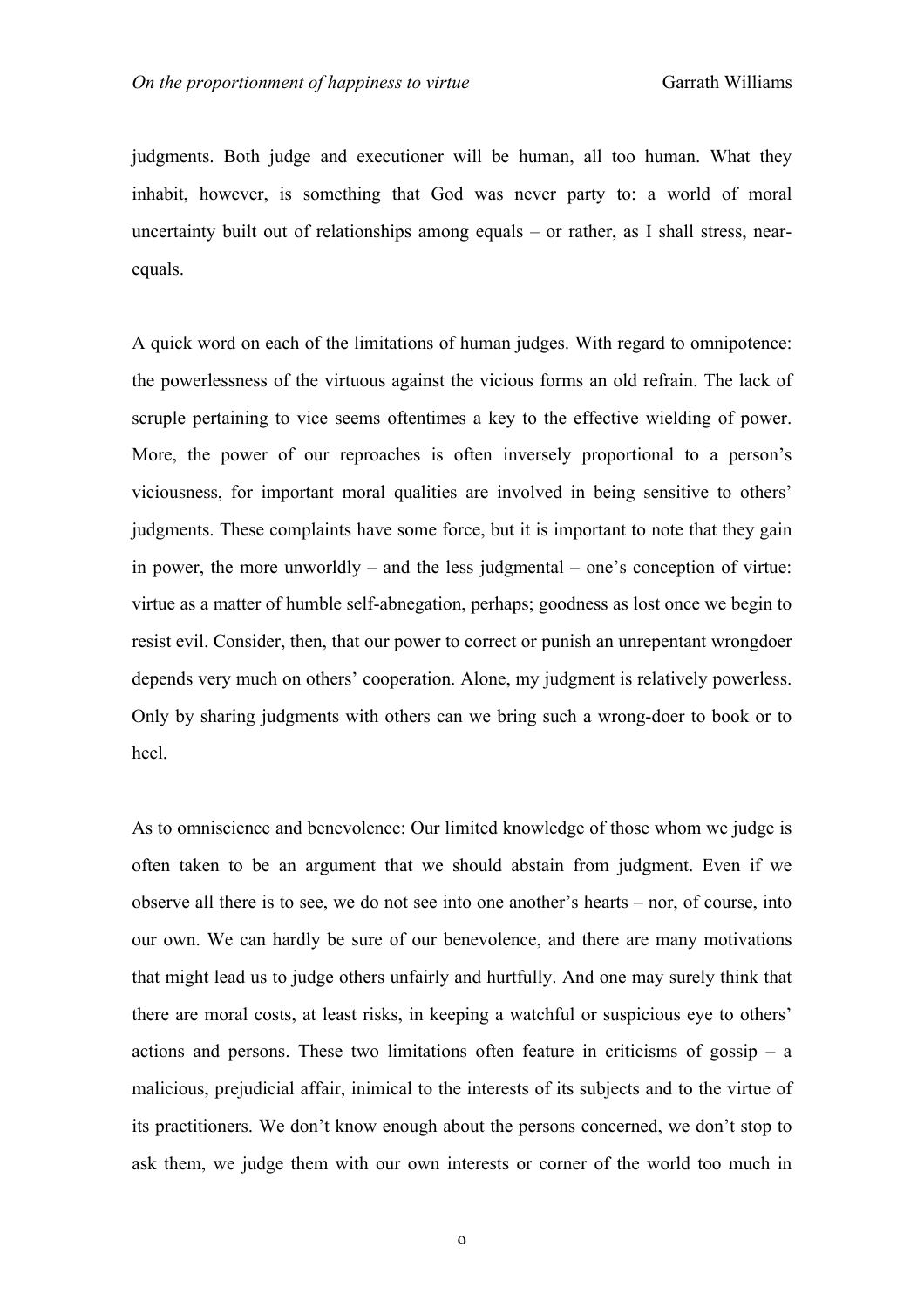mind, we should hate to have similar comments made against ourselves. The continued currency of the biblical injunctions is surely striking: 'Judge not, that ye not be judged'; 'He that is without sin among you, let him first cast a stone at her.'17

These difficulties point to another, still deeper difficulty about mutual judgment – one that will also be central to my argument. In part concerned to save accountability and desert, many philosophers – Kant being a case in point – have insisted that we all have, or could have, access to the basic tenets of morality. The assumption is that punishment and other ill-deserts are just only in case the wrong-doer knew, or could have known, that he was transgressing. Our most familiar explanations of wrong-doing turn, then, to the tempting force of self-interest. Our inclinations lead us away from our duty; selfinterest leads us to favour ourselves at the cost of others. In Kant's words, we secretly make an exception for ourselves,  $18$  while wishing that others act in accordance with the moral norms we knowingly – and hence  $(?)$  culpably – breach. If this were so, it is easy to see how mutual accountability could function, notwithstanding our predilection to wrong-doing. Distorted and partial as our judgment may be, we know what to do and we know what others should do; we may often want to do the wrong thing, but we want others to do the right thing and have powerful incentives to make them do it. In other words, mutual accountability ensures that each person's natural partiality is checked by others'.

There is clearly some truth in this line of thought; but human judgment faces further difficulties that make matters more complicated than this. Without denying that there are vices of selfishness or weakness of will, any plausible theory of wrong-doing has to take account of the fact that many wrong-doers believe that they are acting defensibly. We may even say that it is the mark of a certain sort of virtue to believe that one has transgressed a moral norm.<sup>19</sup> ( $-$  Just as it is the mark of a certain sort of virtue to believe one ought to abstain from judgment.) Such faulty self-assessment is not only a matter of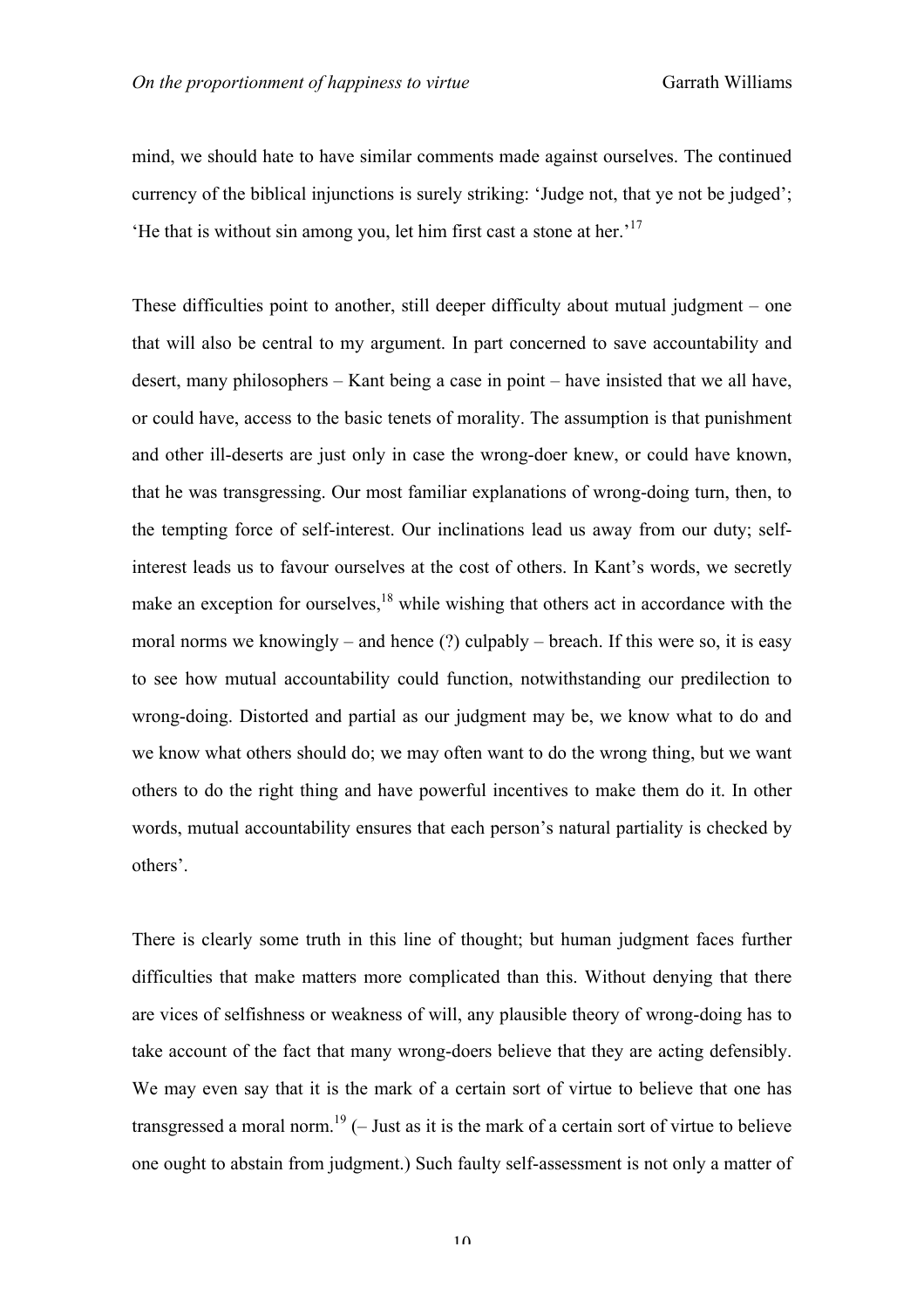bias – unjustly blaming others for disliked outcomes – though of course this can be a serious source of misjudgment and unjust recrimination. Nor is it simply a matter of false excuses and rationalisations, although it is partly that. Nor does it only concern a lack of responsiveness to others as they express their legitimate demands of us. Although these are all serious issues, they still do not touch one of the central problems of mutual accountability: that many vices affect our sense of what we ought to be doing, ought to have done, how our lives together should go. As Aristotle put it, 'every wicked person is ignorant of what he should do and refrain from doing.'<sup>20</sup>

In line with my emphasis upon our status as relating beings, recall the truism that one of the surest ways to judge a person is by her friends. What do we see in others, what do we want of others, what do we expect of them – and *vice versa*, that we continue to keep one another's company? The answers to these questions reveal our standards, how far we live by those standards in practice, how willing and able we are to judge by them. Furthermore, depending on the company we keep – and often, especially as children, have no choice but to keep – there will be grave differences as regards the quality and standards of mutual accountability. He who responds to the reproaches of the vicious learns his morals at their table, so to speak: he will reproduce some of their vices or fall into yet others (for instance, servility, if one heeds the reproaches of the bully). It is not the case, as Kant optimistically supposed, that vice depends on secrecy, for it is often assisted by company that fails to see it for what it is – thus the truckler who sees the bully as strong-minded, the bully who sees servility as his due.

Many vices unfit us to call others to account, then, because they involve all sorts of moral blindness and insensitivity. In general, the more an individual stands in need of correction, the less likely she is to heed it and the less fit she is to offer it to others. In terms of my topic here, the proportionment of happiness to virtue: the problem is not only our ability to dole out supposed deserts, but also that of judgment – the ability to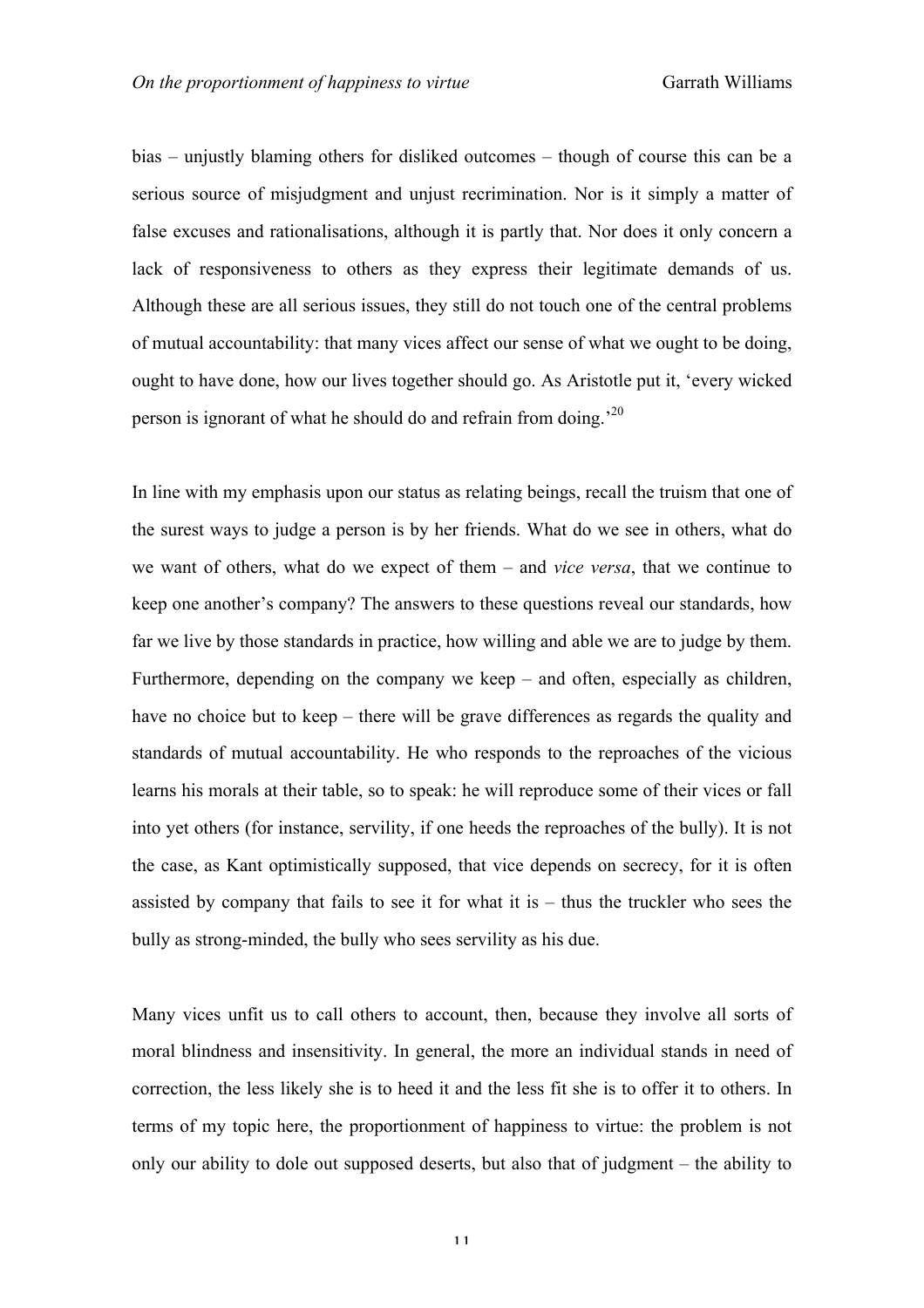see actions and qualities of character, and to appreciate their true moral significance. (Recall Plato's frequent mention of virtue that is misrecognised as vice and immorality that is lauded by the world.) Accountability in this world is exacted by, and of, imperfect judges – regrettably partial in their view of others, often faulty in their grasp of valid moral standards. Given these limitations, we may well feel grateful that people are so far from omnipotence, and often lack the power to enforce their judgments.

#### **III Happiness and flourishing**

My argument is that these difficulties of mutual judgment, rather than undermining all practical relevance for a dreamed-of proportionment of happiness to virtue, actually enable us to understand a more complex, worldly foundation for the moralists' ideal.

To make this case, I begin with an obvious conceptual doubt about this proportionment, one that does not turn on difficulties of practical judgment. Hastings Rashdall posed it with especial clarity: 'why [should] superior moral goodness... be assigned a superior quantity of external goods, that is to say, the means of indulging desires which have no connection with this superior moral goodness [?]… as though goodness were a loss to the possessor which can only be rationalised if he be paid for it.<sup> $21$ </sup> One obvious way of responding is to ask if there might not be internal connections between our satisfactions and our virtues. Rashdall goes on to claim, in avowedly Aristotelian vein, 'The fitting reward of the good man (if we still talk of reward at all) is the opportunity for the freest and most fruitful exercise of his highest capacities.' While the language is no longer ours, this clearly points us to the concept missing from his initial question, that of *flourishing*, as a form of successful activity and, as I will emphasise, interaction. Let me begin with two straightforward points that reveal such a connection, before raising a more complex question concerning others' cooperation in our projects – one that relates back to the difficulties of mutual judgment discussed in the previous section.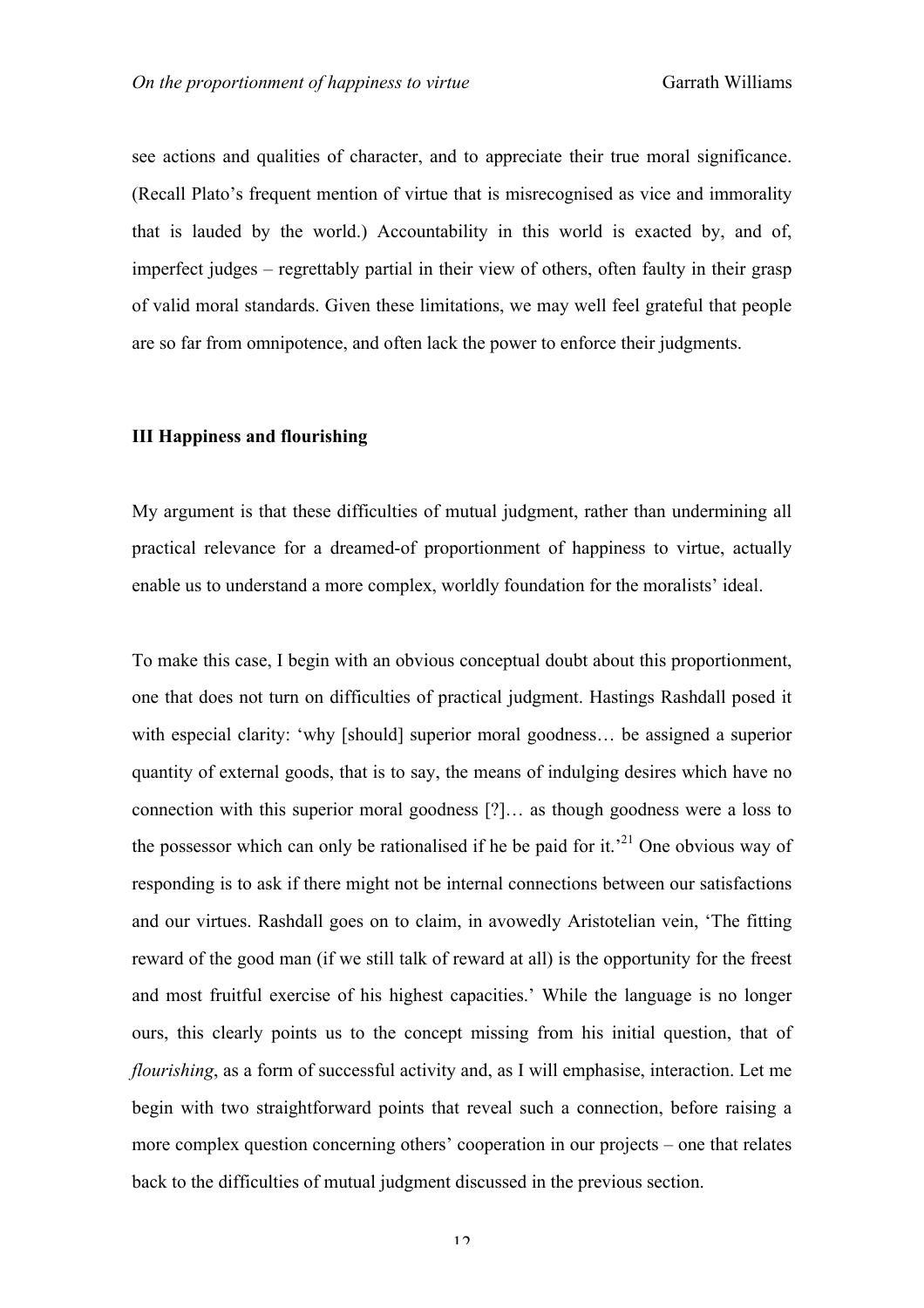One obvious point is that many of the virtues – however exactly we define and judge them – are connected with our ability to respond aptly and well to others, and hence with how fulfilling and rewarding are our relations to others. No doubt virtue may sometimes involve self-sacrifice – so a lack of proportionment to happiness (in the crude sense, at any rate). Nonetheless, insofar as many virtues are the *sine qua non* of quality in human relationships, and insofar as a person may be judged by her friends, we can see an important internal connection between virtue and happiness.

A similar point might be made with regard to virtues of self-governance. Not just virtues of prudence, but those of moderation, self-control and self-responsibility are conducive to a fulfilled life – assuming, that is, that one cannot rely on the boundless cooperation of circumstances (as the tyrant nannied and indulged from his cradle perhaps can). Part of the force of Plato's account of the well-ordered soul is to suggest that these are not simply self-regarding virtues, that how we govern ourselves must have consequences for how we relate to others. Are the demands we make of the world reasonable, compatible with one another, compatible with the demands and well-being of others?

Clearly, neither of these points are to do with 'quantities of external goods,' nor are they a matter of 'indulging desires' that (so it is presumed) have nothing to do with a person's virtues. Instead, they concern the degree of fulfilment and satisfaction in a person's life, brought about by her own wise choices and characteristic projects, and through the relationships she pursues and enjoys. Rather than happiness, understood merely as the satisfaction of whatever inclinations a person happens to have, we might describe these rewards of virtue in terms of a person's flourishing.

These observations are preliminary to my main point, which centres on the fact that flourishing depends upon others' cooperation. Since our question – our duties with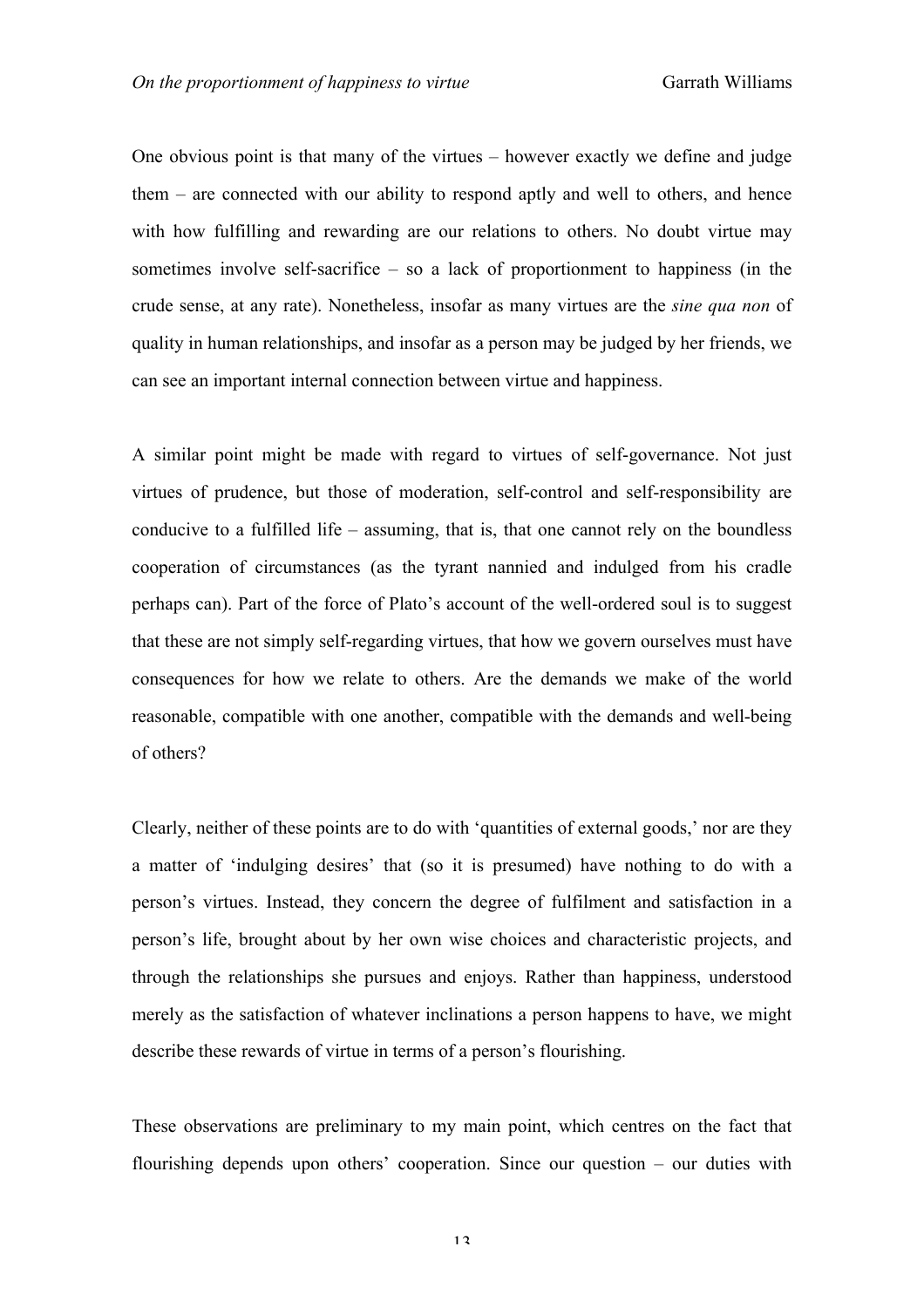regard to a proportionment of happiness and virtue – concerns not only the dreams of the moralists, but also our own intuitions, it may be question-begging to draw these responses into play. Nonetheless, allow me to offer an example that illustrates at least my own sense of the matter. Imagine a brutal former dictator, Augusto Pinochet say, lolling contentedly in his retirement home – or even happy in some hereafter. The picture is unappealing, but with some – rather informative – provisos I think we may bear it with some equanimity. In the first place, I think we would, as in Rashdall's initial question, have to imagine the simplest sort of hedonistic happiness – his being glutted to the point of stupefaction, for example, or dozing contentedly under a morphine drip. To adapt Rashdall's language, he would be 'indulging desires which have no connection with his superior moral depravity.' Second, it could not be a situation where his satisfaction was served, and ours denied, by the sight of those still active and influential in the world treating him with respect, paying him court, defending or denying his crimes. Over and above this, what is quite intolerable is the thought of his still lording it tyrannically over others without obstacle to his will – just that, of course, which seemed to constitute his own view of his flourishing in earlier life.

In other words, whatever we want to say about the doling out of 'happiness' understood in terms of quanta of pleasure, far more pressing questions arise when we think of how people respond to the vicious and permit or deny their characteristic projects. Whether we think of a person's own, perhaps corrupt, idea of a flourishing life (thus my epigraph from Bernard Williams), or take a more objective view of what it is to flourish<sup>22</sup> – in either case, we do not think of a person as merely 'indulging desires' quite independent of whatever his vices or virtues may be. Flourishing is about pursuing valued projects, engaging in relationships we find worthwhile, obtaining sought-after satisfactions. As such, it hinges upon a person's own moral sense, and it relies on others' assent and cooperation.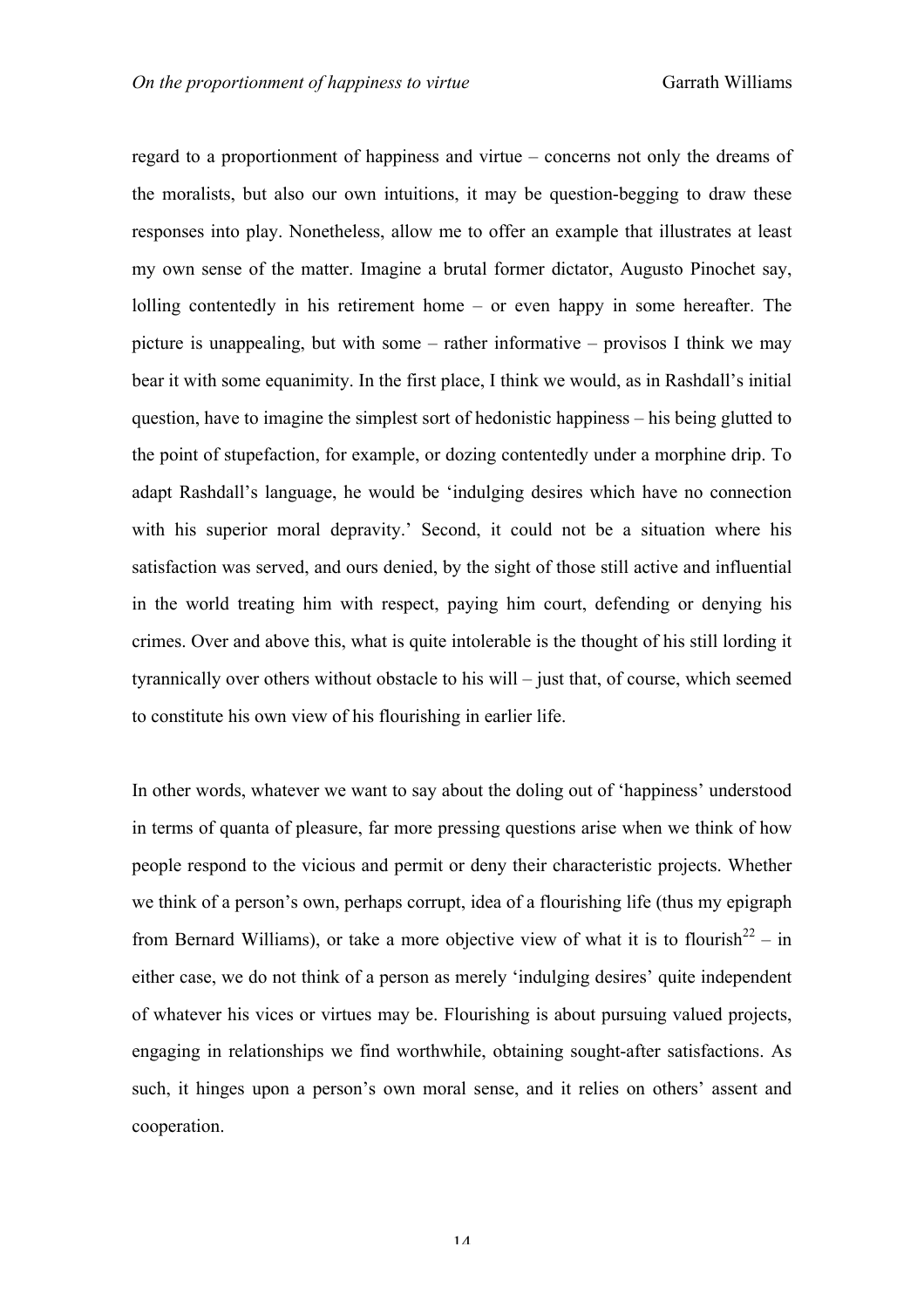In the first place, my example highlights the obvious fact that the happiness of the bad person, that is, his flourishing as he sees it, is altogether dangerous. One ingredient of wickedness is a picture of one's well-being that is harmful or inattentive to the lives of others. Whatever pleasures he might enjoy at no especial cost to others, the satisfactions that he derives from pursuing his own moral sense and the esteem that some accord him for this are indeed costly to others. Denying the wicked the opportunity to flourish as they themselves see it is a constraint upon wrong-doing – perhaps, finally, the most important check there can be. By the same token, we have every reason to welcome the pleasures that the virtuous derive from pursuing their characteristic projects, and the assistance and recognition that (as we may hope) they receive in doing so.

Nonetheless, as my example suggests, we would be deluding ourselves if we suppose that vice will not enjoy cooperation and admiration. Pensioned-off tyrants have certainly found their unfair share of admirers, and practising tyrants their supporters. Inasmuch as our flourishing depends on the cooperation of others, the vicious person who flourishes enjoys the allegiance and, let us not deny it, respect of many of those around him. Whatever we want to say about the vicious person's 'happiness,' it is certain that he does *not* deserve respect for what he does and has done, inasmuch as we are bound to esteem virtuous action and disesteem its opposite.

My thought is this, then. The damage exacted by the vicious is not only 'factual' – the cruelty, coercion, terror, and so forth that may be appropriate objects of formal punishment. (A question left aside in my example.) Important as this is, when we think about the company people keep and the ways in which they cooperate, we should also be concerned by the possibilities for *moral* damage. Wickedness that flourishes spreads outwards, because it depends on others who permit it to flourish. This complicity may be bought or coerced, but as a rule it operates via lasting relationships and therefore depends on a catalogue of vices and failings: servility, cowardice, callousness, and so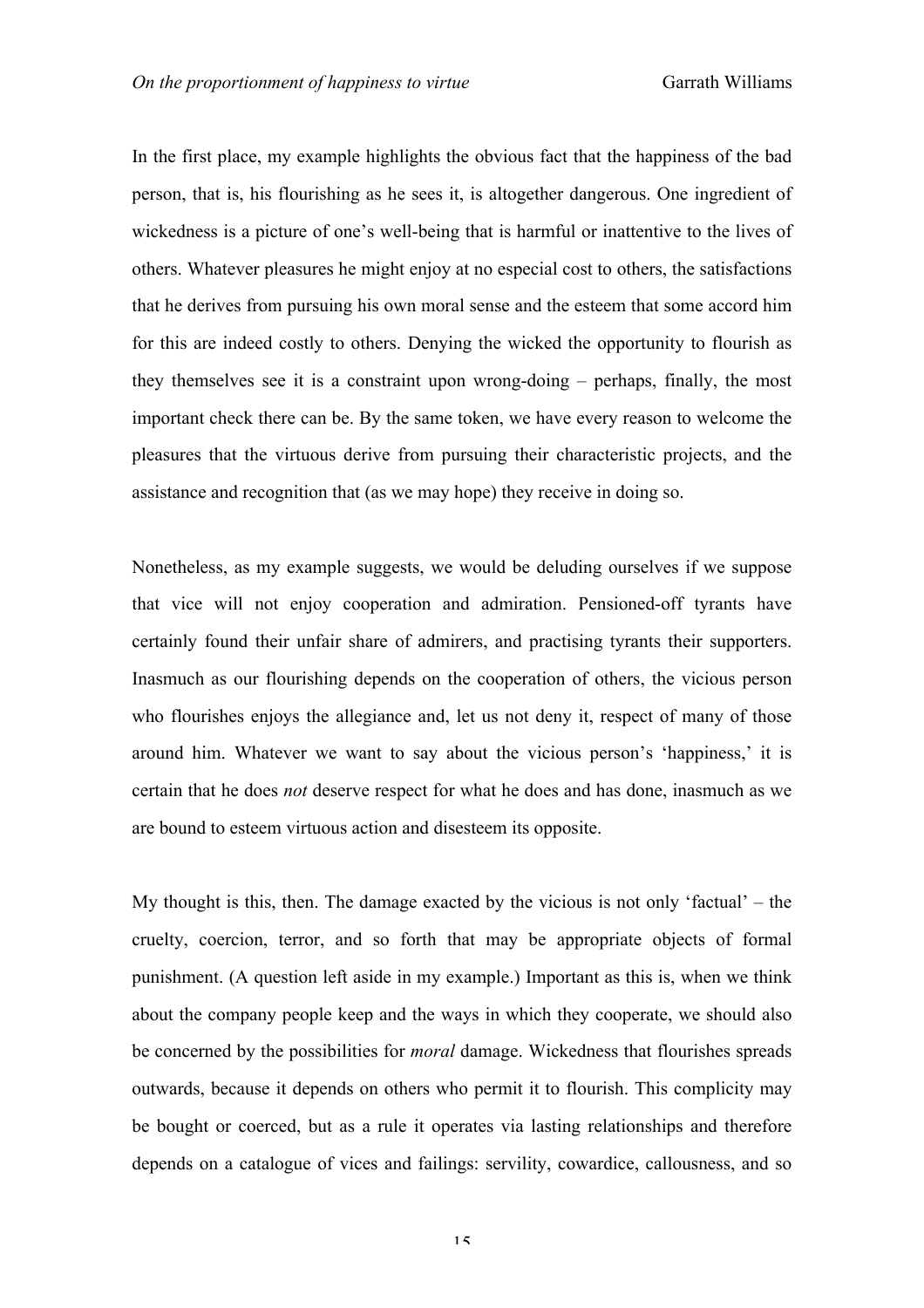forth. The tyrant requires base and snivelling courtiers; as well as the suffering of his victims, the bully needs their insecurities or others who will render them powerless; the self-centred person requires others who will endure his impositions upon their legitimate wants and needs.

This returns us to the *judgment* of vice and virtue. One way in which the wicked prosper is by banding together so that others are unable to resist – thus the example of tyranny. Another, more important in the everyday lives of relatively decent societies, is by people's failure to perceive and appreciate the persons with whom they are dealing – or to challenge those of whom they disapprove.<sup>23</sup> To judge which actions and initiatives ought to be supported or resisted requires us to discriminate as to who proposes them, and to act on those judgments – above all, by persuading others to join in our views.

If we turn to the situation of the virtuous: just like the flourishing of the vicious, so too the *failure* of the virtuous to flourish must offend. Unless we suppose that virtue is wholly to do with a world beyond, something the most otherworldly moralist has never claimed, the projects of the virtuous will generally create moral or factual benefits or both. In the first place, to hinder their flourishing, not to support it as one may, is to frustrate these projects and to fail to recognise their worth. More than this, so far as they are enabled to act and to flourish, the virtuous leave behind many debts – to those whom they benefit, to all of us who are reassured of humanity by such virtues as constancy, straightforwardness and clear-sighted concern for others. To see such debts unpaid is indeed a dismal business. (Thus Kant: ingratitude as one of the most detestable vices.<sup>24</sup>) This suggests another basis for the moralists' dream of a just world. Mutuality, reciprocity, gratitude – duties at the heart of our status as relating beings – leave us with obligations to the virtuous that we all-too-typically will not have to the vicious.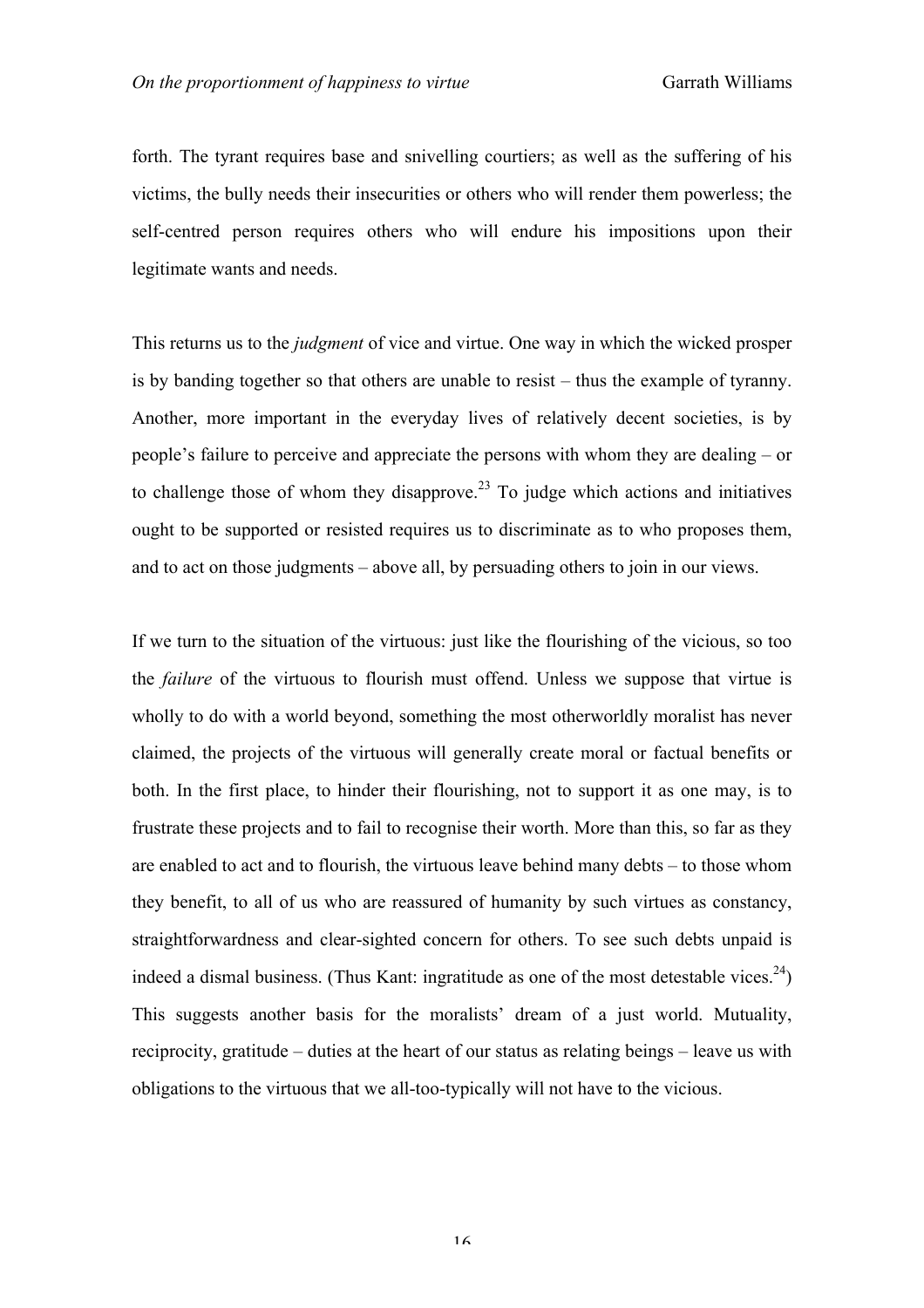This may seem to have left behind the problems I discussed before, regarding our judgments of virtue, and the broader doubt as to whether it is virtuous to judge and to share one's judgments with others. Whether out of a sense of fairness or humility, or indeed religious teachings, many people feel that our judgment of one another is an evil – perhaps a necessary evil, but an evil nonetheless. Nice girls don't think ill of others, either because they think they oughtn't, or – another difficulty we should not forget – because they lack insight into the complexities and perversities of human motivation and character. Against this way of viewing matters, I am arguing that mutual accountability is essential if fallible human beings are to achieve a decent and shared sense of what morality demands.

## **IV Desert and suffering**

I hope enough has been said to indicate that we are not dealing with childish fantasies here. Moderns convinced they are momentarily borne up by the caprice of an uncaring universe may be tempted to think of the proportion of happiness to virtue as fairy-tale wishfulness, like painting kind princesses beautiful and vicious step-sisters ugly; and that we had better focus on improving welfare or happiness regardless of alleged deserts. In fact, we have very good reasons to suppose that the virtuous should flourish and the wicked be frustrated. But I have emphasised that it is significant that we should speak of flourishing and frustration here, rather than of happiness or quanta of displeasure.

This argument may not seem to speak to the question of desert, inasmuch as it looks broadly consequentialist. It will be better for us all if the wicked do not prosper, that virtue is recognised and flourishes – well, how could we have supposed otherwise? If desert enters the matter, it may seem to be in the merely analogical sense that beauty deserves to be appreciated, ugliness not – so that the 'desert' in question concerns only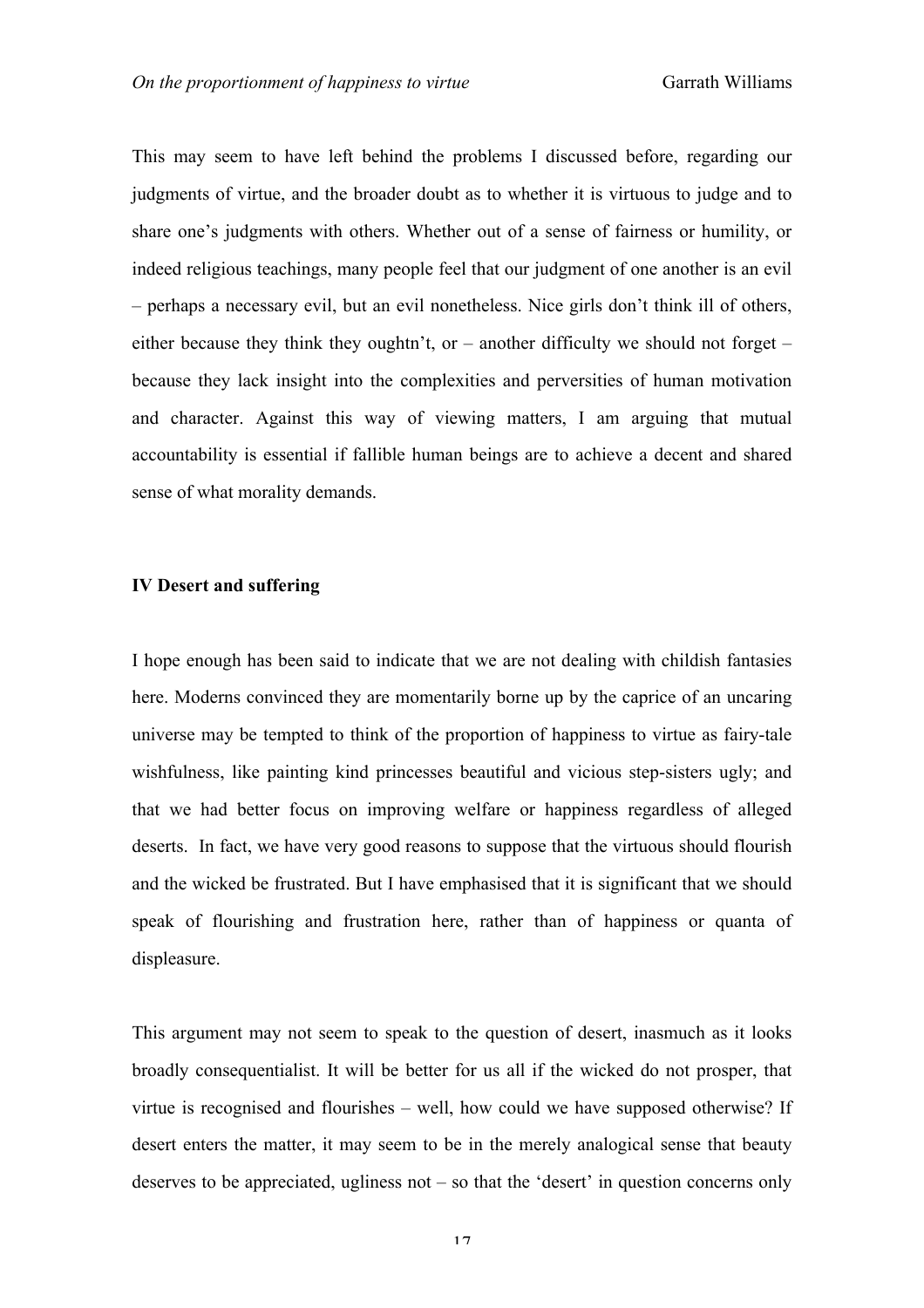the fittingness of our judgments. A first response would be to observe that this is by no means *only* a matter of judgments – it concerns, of course, our responses too: the practical implication is that we should seek to share our judgments, so as to frustrate wickedness and promote virtue. Yet we may still feel that desert has eluded us: is there any sense that the wicked and the virtuous themselves *deserve* our responses? – Although an account of desert is beyond my scope here, in this section I would like to suggest one line of justification for desert claims – and in particular, for the idea that vice deserves to be met with suffering: not in the 'pound of flesh' sense that Nietzsche derided in the theologians, but in a more abstract sense that I shall specify shortly.

As George Sher has stressed, desert is a complex notion, compassing a wide variety of claims which are not all to be justified in the same way.<sup>25</sup> Some desert claims arise from moral effort (e.g. gratitude), others from work (e.g. wages), others from having suffered injury or bad luck (e.g. compensation), still others from having done wrong (e.g. blame) or breaking the law (e.g. punishment). While it is obvious that many of these claims are, if valid, congruent with a worldly interpretation of the claim, 'virtue deserves happiness,' none of them actually takes such a general form. This should come as no surprise: we are never in the external position of a divine judge who knows all there is to know about a person's conduct; almost always, our judgment concerns how to continue our relations with a person. For human beings, as relating beings, there is no 'last judgment.'

More than this, however, it is part of modern common sense to suppose that if we really knew everything there were to know about a person, we should no longer think of her as really the source of her actions, but only as an especially complex nexus of causes and effects. Thus we resist the idea that the vicious deserve to suffer (perhaps linking this to a sense that their vices already stemmed from bad examples, bad company, bad experiences); we find it difficult to accept that the virtuous are alone 'worthy of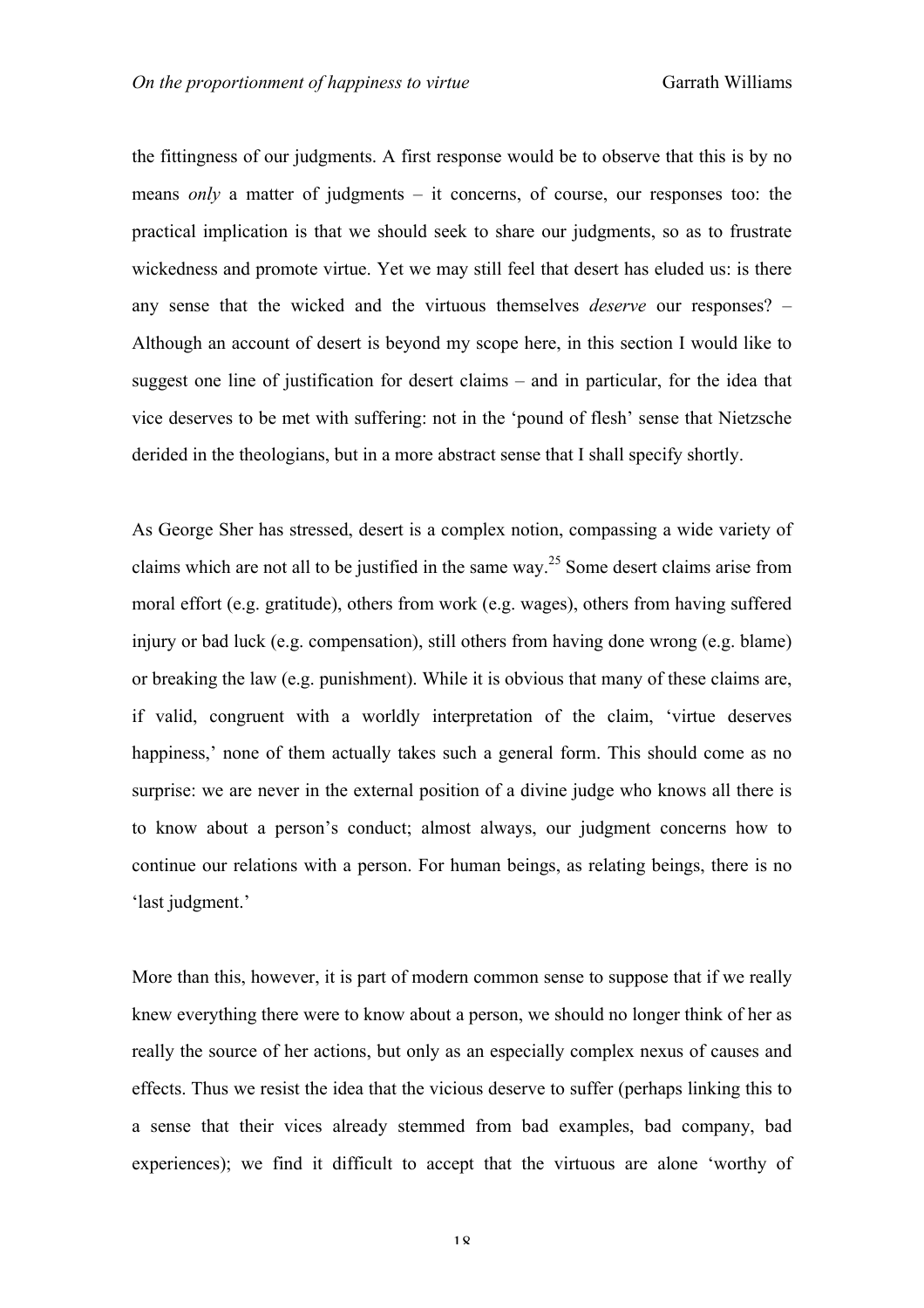happiness' (Kant); we may feel that it is bad for any person, no matter how vicious, to suffer. Nonetheless – as Peter Strawson well emphasised – amid our continuing relations with one another, we generally find that such an 'objective' perspective is not one that we can adopt; or at any rate, that to 'judge not' requires a real exercise of will. $^{26}$ 

One reason for this is simple, but perhaps too little appreciated. Several authors have argued that if we are serious in thinking that a moral norm ought to govern our lives together, we must believe that its breach ought reasonably to be accompanied by sanctions of some form or other, at least in the absence of the various excusing conditions.<sup>27</sup> If we have the authority to pronounce on the norms that should govern our interaction, then we must also have the authority to ensure that those pronouncements are not without effect. When some people – wrong-doers – try to render moral norms ineffectual, sanctions express and sustain a framework of moral predictability that permits our stable, cooperative interaction with others. Otherwise, our only certainty would be that those who honoured moral demands would be at the mercy of those prepared to breach them.

In previous sections, however, I have also stressed the difficulties of moral judgment, and argued that wrong-doing is rarely as simple as we like to think. Vices generally involve distortions of judgment as to what morality demands of people. This clearly makes it more difficult to maintain such a moral framework, and to be sure of our authority to pronounce on it: None of us has any a priori certainty of our competence to adjudicate it. My central claim is that this fallibility also makes mutual judgment *more urgent* for us, and not – as we might first think – something we lack the authority to engage in.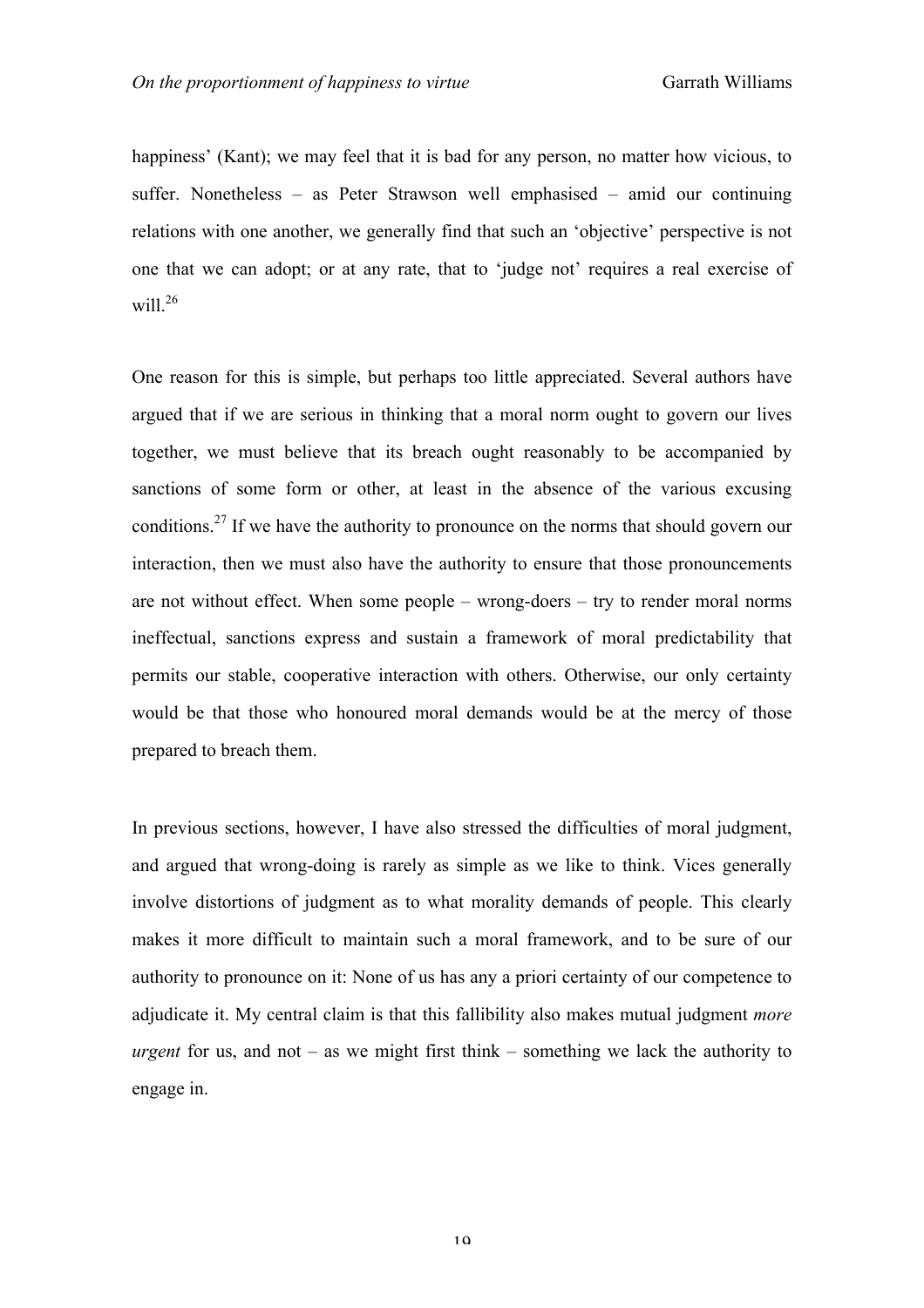I spoke, above, of the 'moral damage' involved when vice is allowed to flourish. Part of my thought was this: when people act, their actions do not merely make a physical difference. Actions also set an example – that is, they help to establish, to reproduce and sometimes to alter our moral expectations of one another.<sup>28</sup> When we interact with someone over time – someone, let us say, with a tendency to cut certain moral corners – our failure to judge actually constitutes a judgment of sorts, just as their actions effectively constitute a judgment about how we should relate to one another. In practice, a failure to judge represents an endorsement of that mode of acting, or at least a permission so to act. It becomes more likely that we will act similarly, or that others will; at any rate, we furnish part of the space in which wrong-doing flourishes. If we judge a way of acting to be wrong, and if we take the moral standard concerned to be authoritative, then whatever else we do, we cannot *simply* continue to interact approvingly with the actor. Somehow or other, we must deny that her example and initiative embody the standards we should expect of one another.

There are obviously many different ways in which we can refuse the wrong-doer's example and the precedent it might otherwise set: punishment, reproach, the marshalling of peer pressure, the ending of relations, setting the action aside as a 'moment of madness,' and so forth. (Of course, in any given case, power relations may leave us unable to respond in some or all of these ways. And as I have stressed, we often have to persuade others of our judgments if a response is to be effective.) Leaving aside the penalties that are involved in some of these responses, I want to point out that all of them have an internal relation to suffering, in its most elementary sense of *enduring*. 29 Instead of seeing her initiative taken up and endorsed as a valid way of relating to others, the wrong-doer – that is, the wrong-doer whom we recognise as such – sees her initiative rejected. To the extent that others take up my judgment, she *suffers* the fact that *others'* wills determine the standards governing our lives together.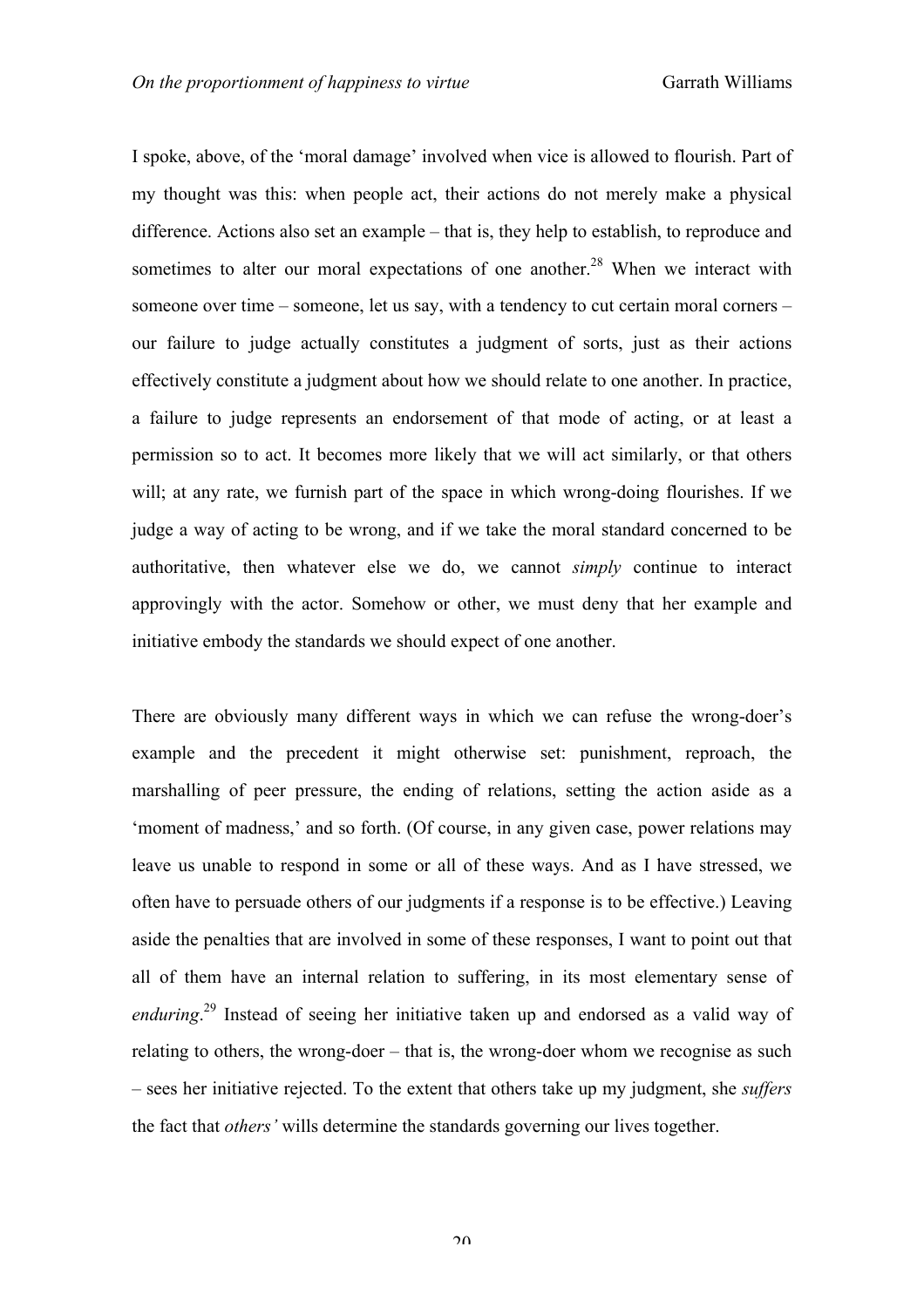I am suggesting, then, that it is a basic and inevitable feature of human interaction that each of us continually contributes to the morality that we actually live by – whether we realise it or not, whether we consciously judge one another or not. Finite and imperfect as we are, it is part of our finitude that we must relate to one another, and that in doing so we set the terms of those relations. This is as true of wrong-doing that is not condemned as it is of acts that we endorse as virtuous. For this reason, when we judge someone to have advanced distorted or corrupt norms by her actions, we are always – if we are indeed committed to that judgment – also committed to the assumption that she deserves badly. Here, I do not try to justify the familiar, practical manifestations of this assumption: that those who act badly should be punished,  $30$  blamed, or made to compensate. Instead, I am pointing to a more abstract idea that underlies all of these practices: By our judgments of one another's actions, and by drawing others into these judgments, we ensure that those prepared to do wrong do *not* set the terms on which we relate to one another.

So far as some prove incorrigible in their vices, this picture has a difficult relation to ideas of equality and fairness. Calvin once made the stunning claim, 'For not all are created in equal condition.'31 He meant that while some were predestined to hell, others were granted grace and predestined to heaven. The sheer unfairness of such a view – to most human eyes, at any rate – often leads us to temper our desert claims. Even secular writers often express this thought with the words, 'There but for the grace of God go I.' (Meaning: there, but for the harsh upbringing, the bad company, the dire circumstances – *et cetera* – go we all.) The words have a clichéd quality, and I am not sure we always appreciate the moral logic involved. God's 'grace' stands in for another contention, one much less suited to the modern sense of egalitarian justice that underlies so much discomfort with moral judgment: We are *not* each equally equipped to enact and embody the virtues, to judge and oppose the vices. No doubt this is unfair. If we take seriously our status as relating beings, however, we should see that there is a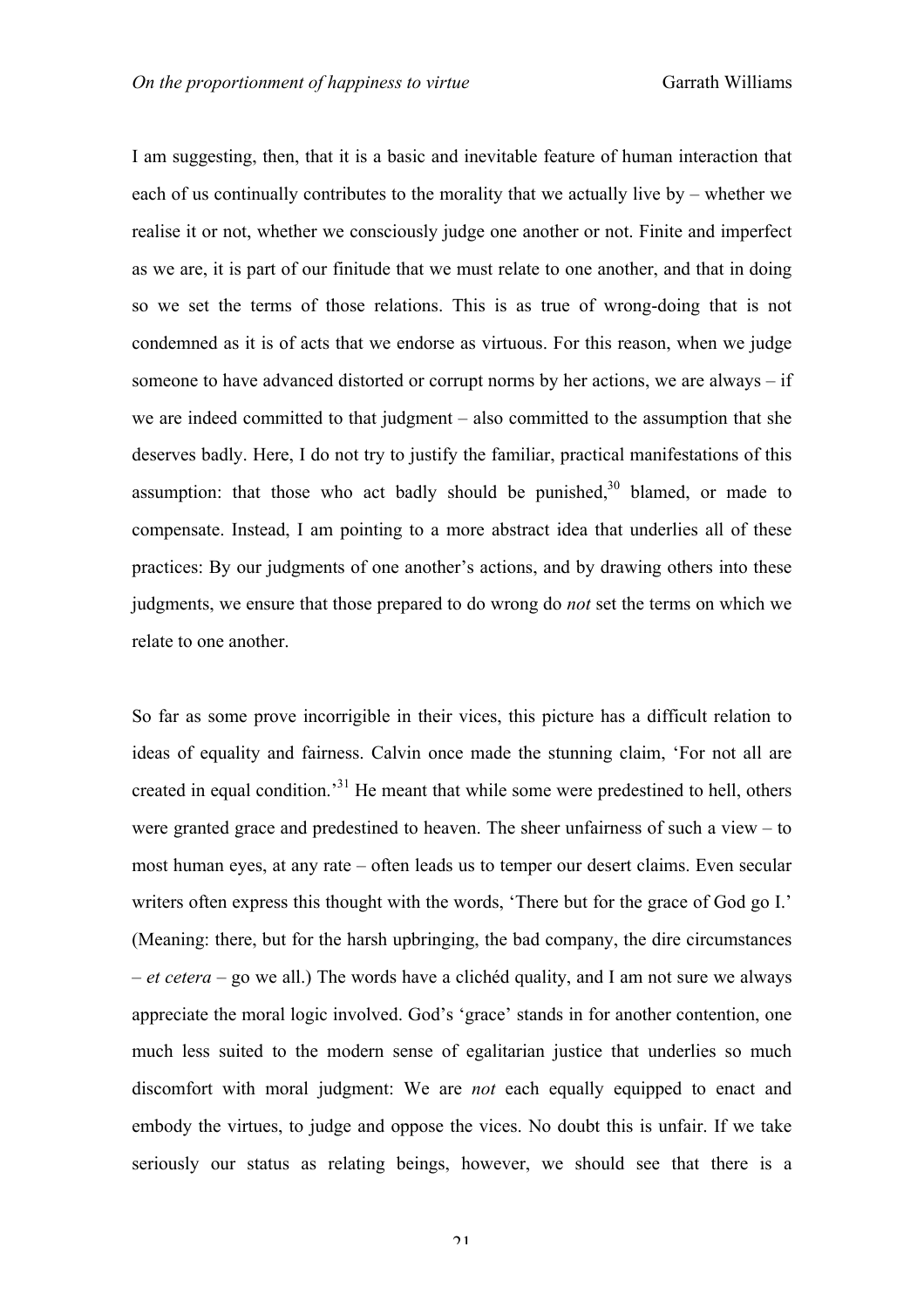countermanding question – albeit one that we more rarely think to ask: Does a person *deserve* a right to set the terms on which we live with her? I think the answer is clear: none of us deserves this right, except insofar as our actions and example do indeed merit others' approval or admiration.

#### **Conclusion**

I began with the difficulties involved in imagining our relation to an authority that is so superior to us that it could perfectly match happiness to virtue. What we do experience, instead, are our relations to others. My argument has been that we are morally bound to judge one another – and hence pursue a complex proportion between happiness and virtue, between vice and suffering – in order to lend authority to morality so far as we are able to discern it. We must judge precisely because of our fallibility and our relationality: the fact that we depend on one another, not only materially, but also morally, in achieving a proper sense of the terms on which we should live together. In other words: the ideal of a proportionment between happiness and virtue commands our attention because we are so related to one another. For we are not immune – as an infallible, punitive God might be – to the effects, moral as well as material, of one another's ways of being in the world. By the same token, we generally lack the power – as God does not – to bring our judgments to bear. To limit a person's readiness to act viciously we must judge, and respond, with others.

Despite the emphasis I have placed on the difficulties of moral judgment, I have also taken for granted some fairly general claims about the nature of vice and virtue – that many virtues are essential to quality in human relationships and involve wider benefits both in their effects and in their example (and *vice versa*, so to speak). I have only suggested that a significant part of vice consists in failure to appreciate what these demands mean, as a matter of practical judgment. The vicious not only (in Kant's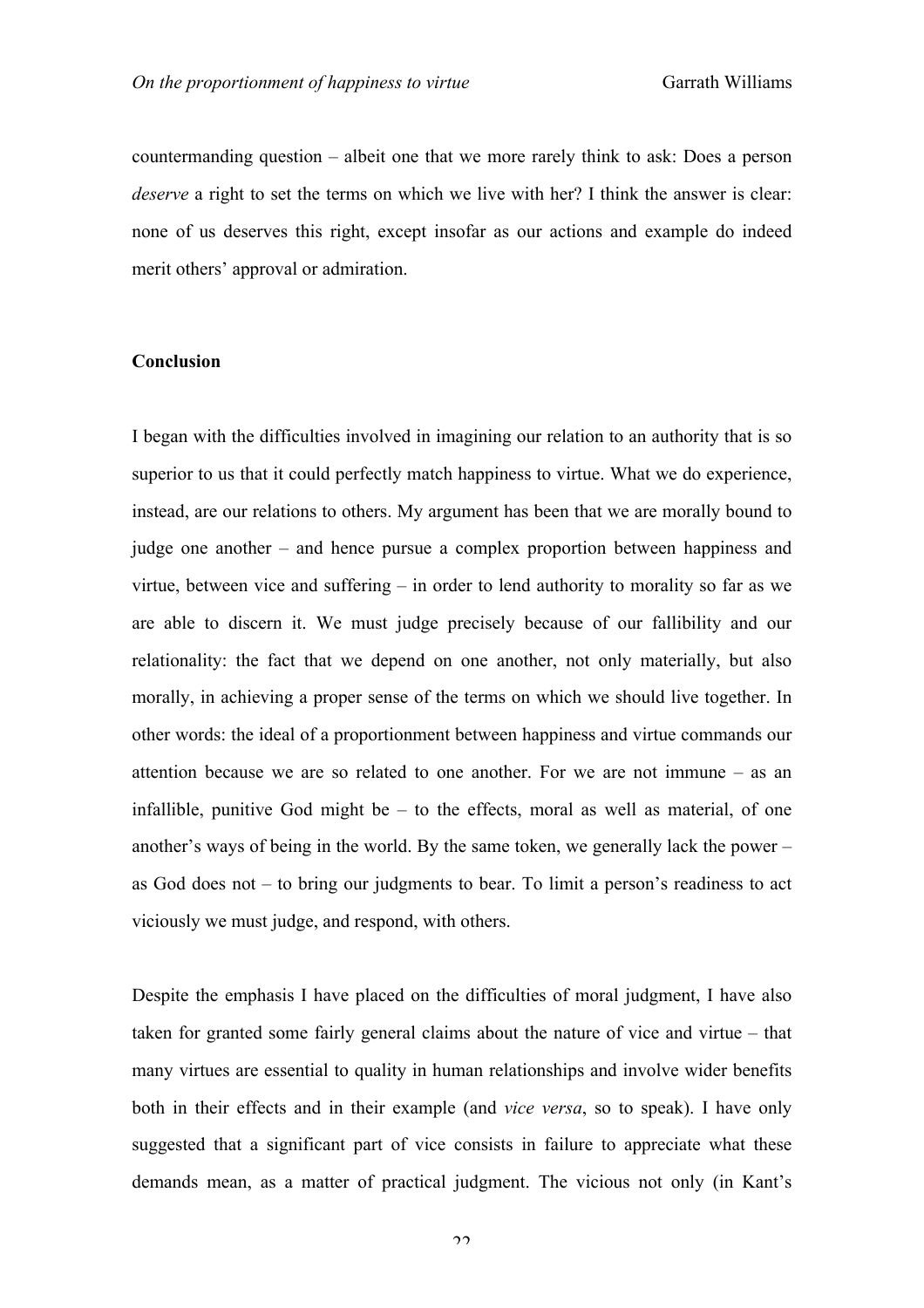words) seek to exempt themselves from such demands, but also persistently misjudge them: finding their own happiness in activities that harm others and undermine virtue, promoting the initiatives of those who do similarly, and – not least – seeking to hold others accountable on the wrong terms.

This systematic frailty of human judgment might lead us to fear that we are inadequate to the task of realising any sort of proportionment of happiness to virtue, perhaps even to dream of just deserts that reach out beyond the grave. But desert is hardly so clear or compelling a concept that it can tell us about another world<sup>32</sup> – and certainly not about a world where we are authors of our moral selves entire, a world where all aspects of virtue can be summed together and all aspects of vice neatly subtracted, a world where each individual's resulting sum can be matched by a machine-like *deus* doling out just deserts. Instead, I have tried to trace a complex logic that may justify a more modest and more *urgent* interpretation of this idea. Happiness, understood in relation to flourishing and successful activity, requires others' cooperation, support and admiration – the proper rewards of virtue. I have not dwelt on particular sanctions that should attend vicious conduct, but have emphasised a particular, abstract sense of the suffering that should attend vice: the failure to see one's example taken up and endorsed, and hence an inability to set the terms of one's relationships with others. To take morality seriously is to be committed to these proportionments of happiness and virtue, of vice and suffering. If we would be virtuous, we have no business in abstaining from judgment, be it out of a sense of fairness or for some other reason. For that would be to surrender morality's authority, by making way for misjudgments about its content and demands.

A starry-eyed idealist might dream of a world where all are virtuous; the moralists dreamed of a future world where just deserts were dealt out by an ideal judge. When we face this world, we must confront the task of deciding whose initiatives, whose projects,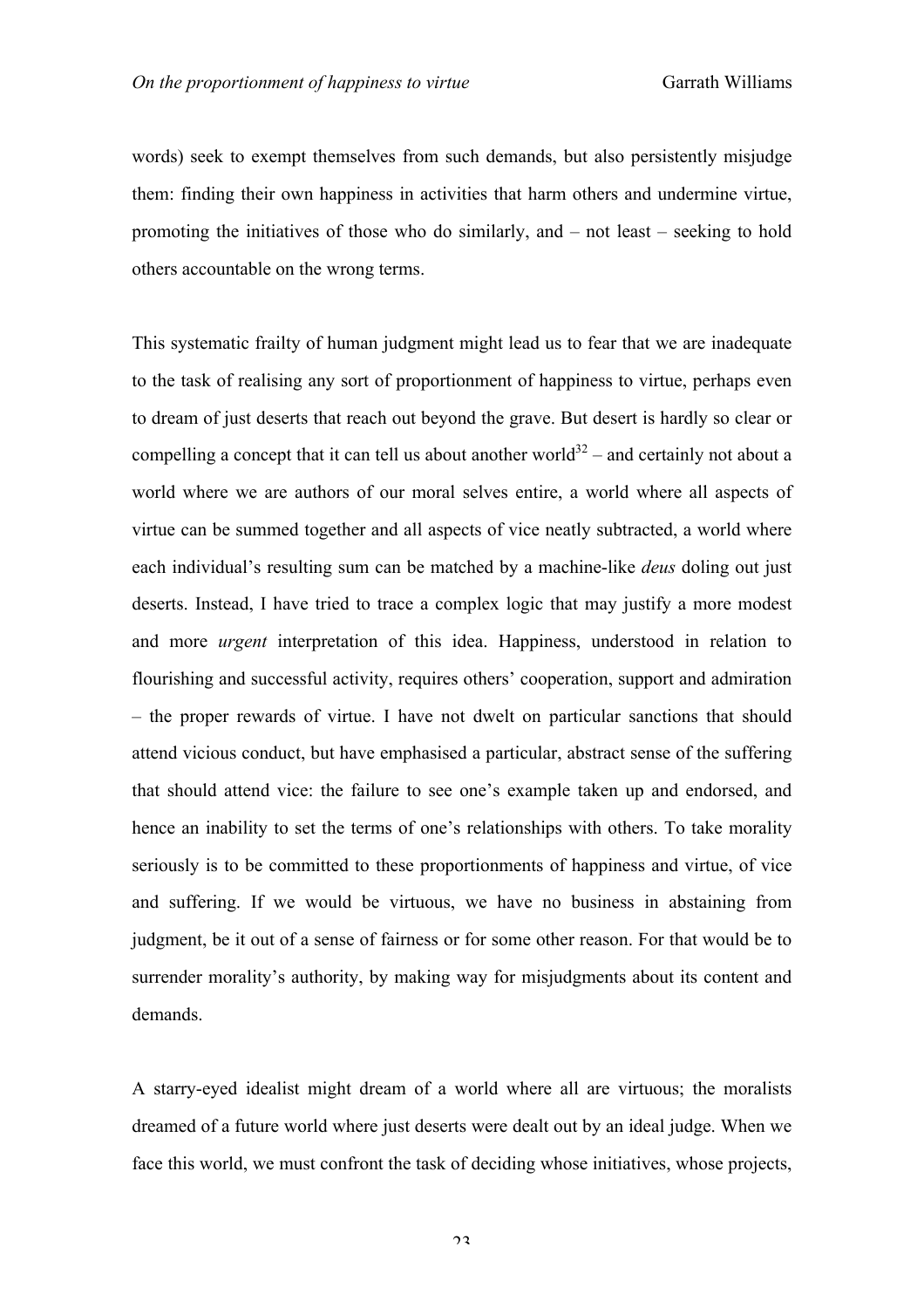whose example should flourish, and whose should founder. Our fallibility, our inequality, our interdependence – together, these lend our judgment of one another its urgency and importance.<sup>33</sup>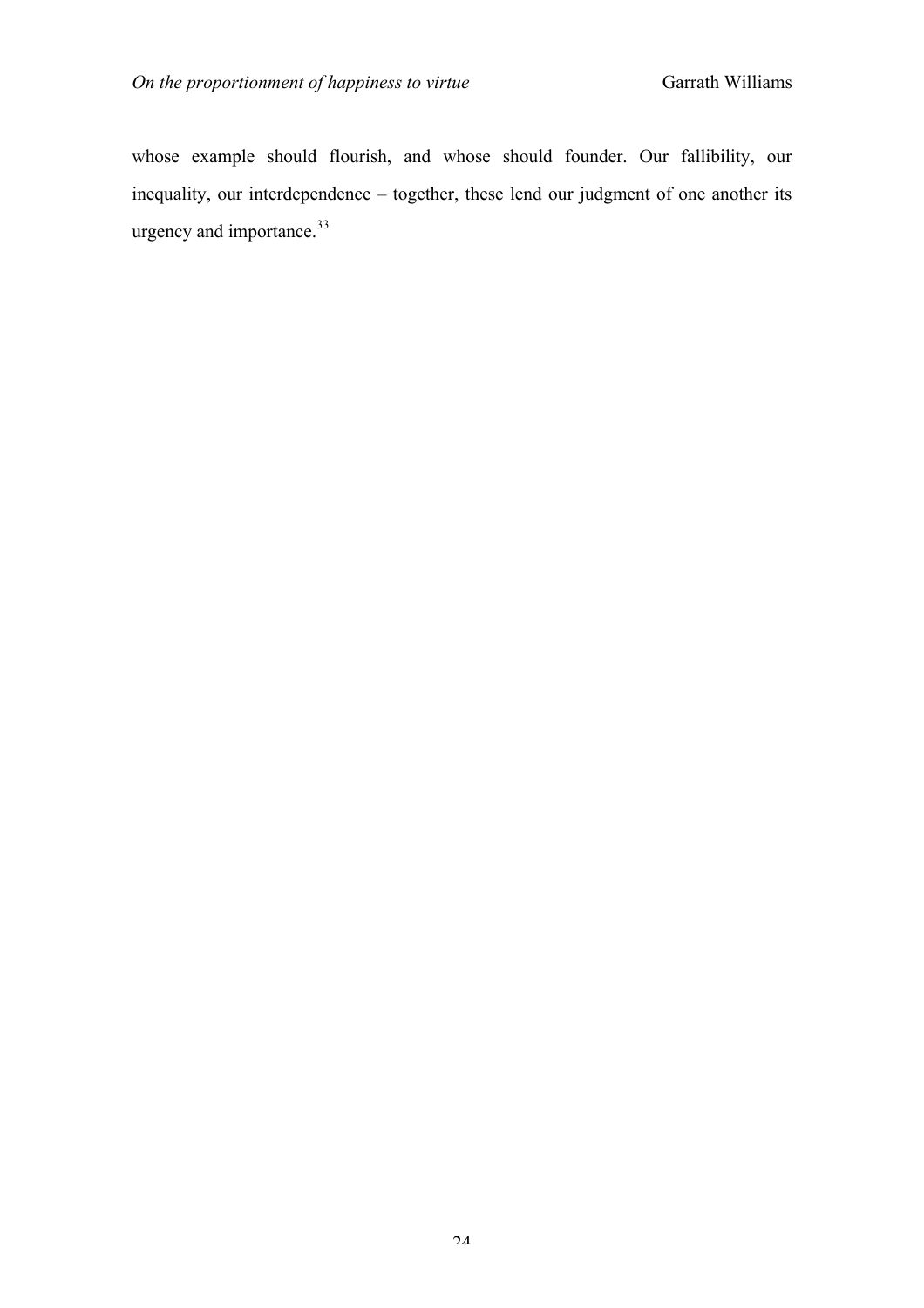## **Footnotes**

- <sup>1</sup> *Groundwork*, 4:393, in *Practical Philosophy* (trans. Mary Gregor, Cambridge: Cambridge University Press, 1996), 49.
- <sup>2</sup> Bernard Williams, *Ethics and the Limits of Philosophy* (London: Fontana, 1985), 46.
- <sup>3</sup> *The Ancient Egyptian Book of the Dead* (trans. Raymond Oliver Faulkner, ed. Carol Andrews, Austin: University of Texas Press, 1990), 27ff, 56f.
- <sup>4</sup> Plato gives various accounts of the afterlife along these lines, including: *Phaedo*, 107-14; *Republic*, 614-17; *Gorgias*, 523-7.
- <sup>5</sup> *Critique of Practical Reason*, 5:125, 142, in *Practical Philosophy*, in op. cit. note 1, 241, 254.
- <sup>6</sup> Some other criticisms proceed along parallel lines, in supposing that the idea plays to moral and psychological weakness. Thus the future just order as a compensatory fantasy, perhaps for those who are not strong enough to exact justice in this world, or for those not strong enough to face up to the reality of an unjust world.
- <sup>7</sup> This self-defeatingness charge is also discussed, and this criticism offered, by George Sher, *Desert* (Princeton NJ: Princeton University Press, 1987), 138ff.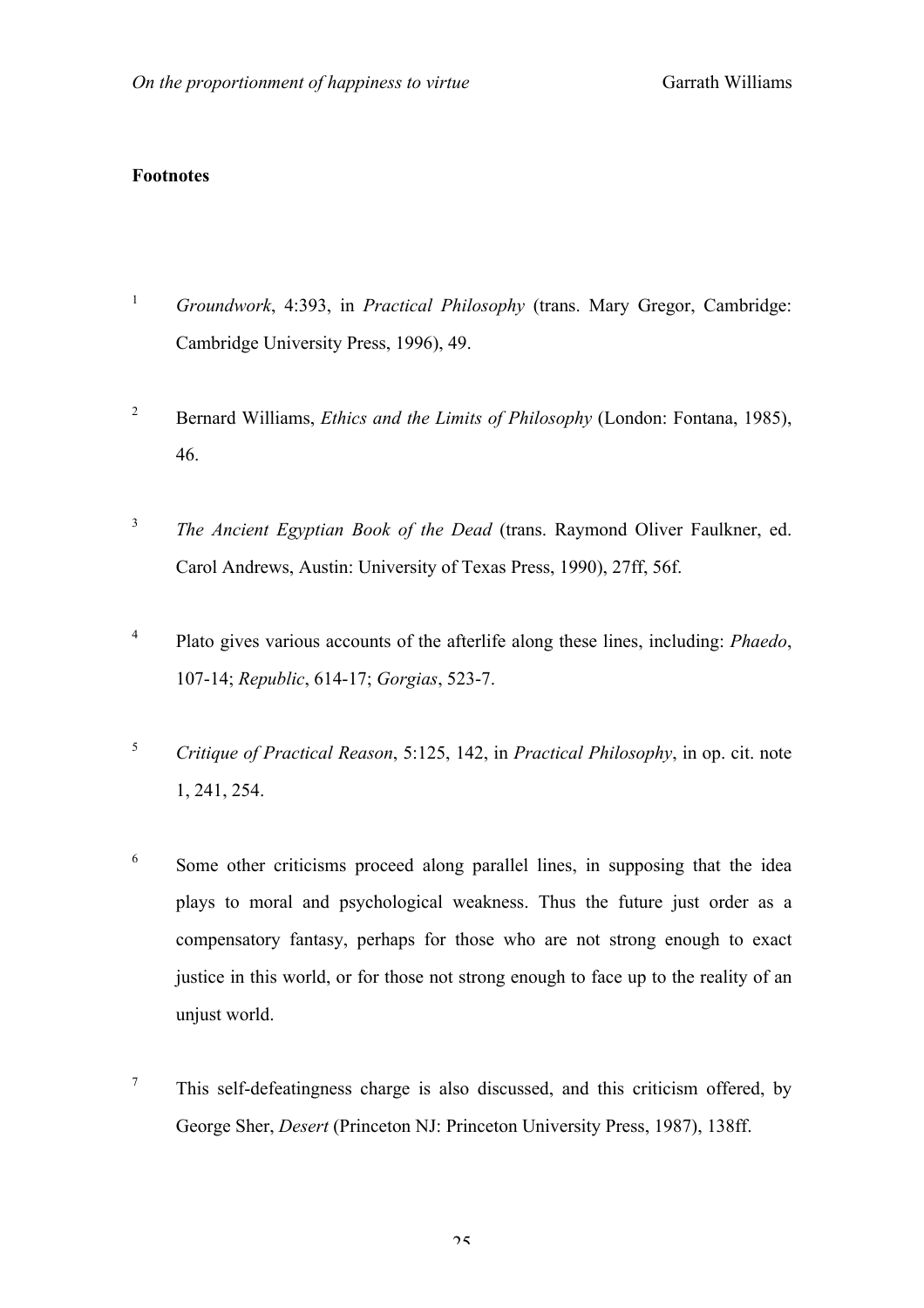- <sup>8</sup> See his comment on the morally righteous atheist, such as Spinoza, at *Critique of Judgment*, §87, 5:452.
- <sup>9</sup> *Genealogy of Morality*, I.15, II.5.
- $10$  I am ignoring, for the moment, all those accounts that suggest our eternal fate will be a matter of election or predestination, since – as has so often been objected – such a future world cannot be described as just in any humanly comprehensible sense.
- $11$  I thank John O'Neill for pointing this out to me.
- <sup>12</sup> Thus the famous 'third antinomy' in Kant's *Critique of Pure Reason*: the contradiction between universal causation and the very idea of a first cause, whether as a matter of human or divine agency.
- <sup>13</sup> *Groundwork*, 4:399; cf. *Critique of Practical Reason*, 5:124.
- <sup>14</sup> Such a God is also incomparable and a 'first cause': in the last two sections I will also consider the fact that human beings are not.
- <sup>15</sup> 'Enlightenment as Autonomy: Kant's Vindication of Reason' in *The Enlightenment and its Shadows* (eds. P. Hulme and L. Jordanova, London, Routledge, 1990), 190.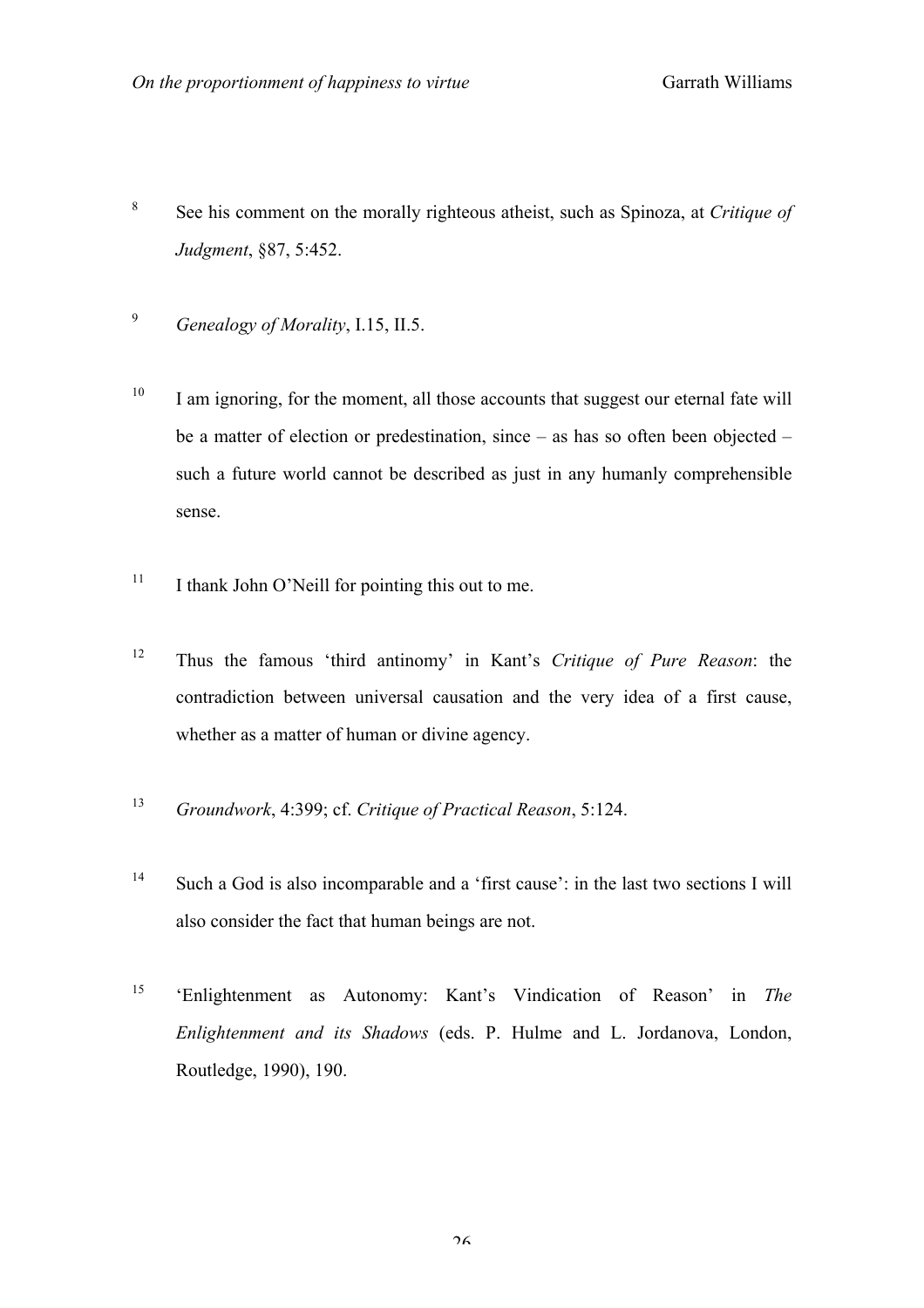- <sup>16</sup> Although Bernard Williams charges that modern conceptions of morality do exactly this – cf. 'Moral Luck: A Postscript' in his *Making Sense of Humanity* (Cambridge: Cambridge University Press, 1995), 243.
- <sup>17</sup> Matthew, 7:1; John, 8:7. I should add that I am only concerned with the currency of the phrases, rather than their point in context, which is well-captured at Luke, 6:37: 'Judge not, and ye shall not be judged: condemn not, and ye shall not be condemned: forgive, and ye shall be forgiven.'
- <sup>18</sup> *Groundwork*, 4:424.
- <sup>19</sup> As Hannah Arendt observed: 'a "good conscience" is enjoyed as a rule only by really bad people, criminals and such, while only "good people" are capable of having a bad conscience,' *The Life of the Mind* (London: Secker & Warburg, 1978), Vol. I, 5.
- <sup>20</sup> *Nicomachean Ethics*, 1110b (trans. Roger Crisp, Cambridge: Cambridge University Press, 2000).
- <sup>21</sup> *The Theory of Good and Evil* (Oxford: Oxford University Press, 1907), Vol. I, 257; quoted by George Sher, *Desert*, op. cit. note 7, 137.
- <sup>22</sup> Many moralists would deny that the successful wrong-doer can flourish, or even be happy. Plato, certainly, takes the point further, and sees correction and punishment as actually contributing to the wrong-doer's well-being. However this may be, it certainly departs from our usual, less moralistic uses of these terms, and still more decisively from the wrong-doer's own sense of the matter.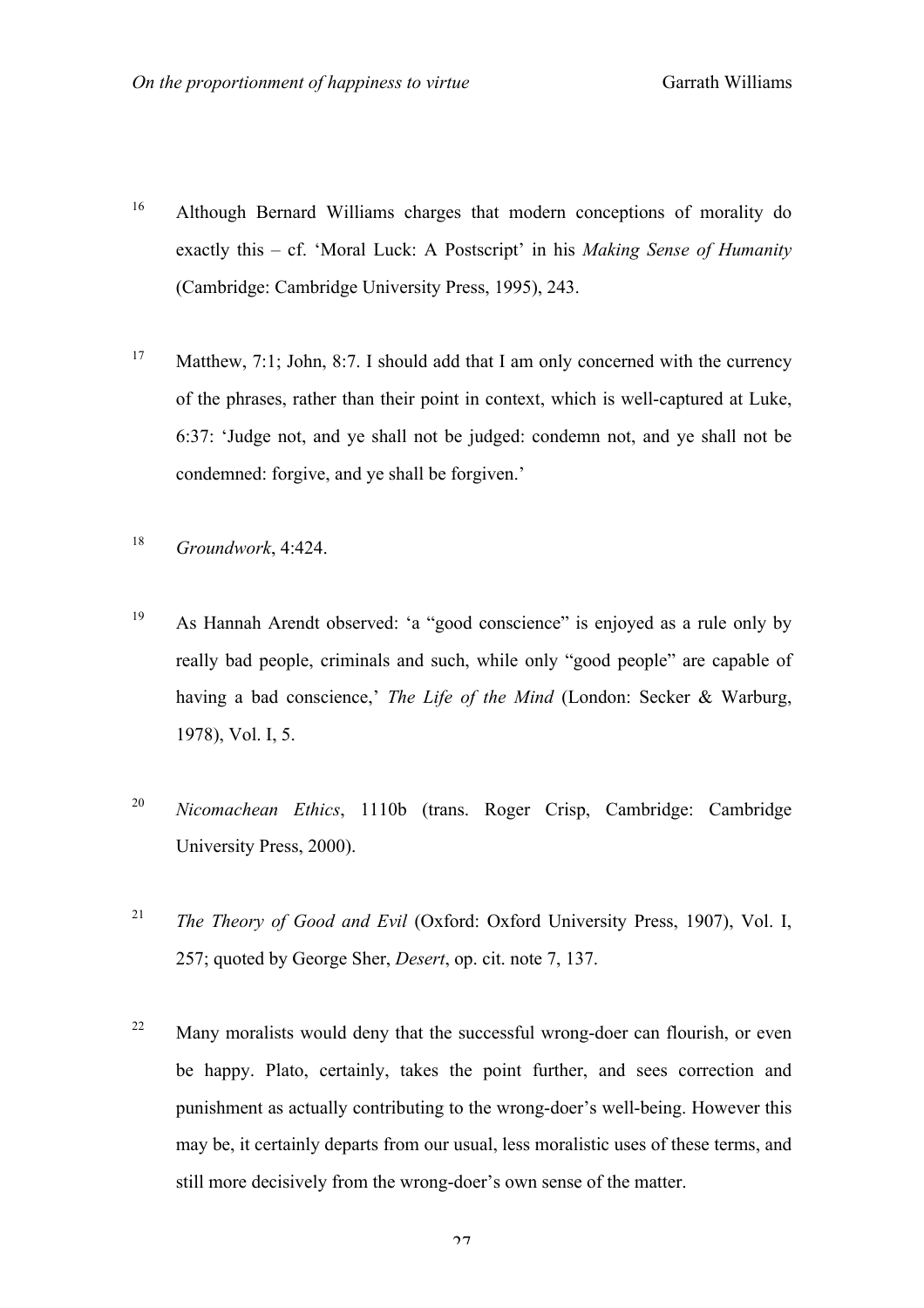- <sup>23</sup> See especially the closing paragraph to Hannah Arendt's lectures, 'Some Questions of Moral Philosophy' (in her *Responsibility and Judgment*, ed. Jerome Kohn, New York: Schocken, 2003), 145f.
- <sup>24</sup> *Metaphysics of Morals*, 6:459.
- <sup>25</sup> Sher's *Desert*, op. cit. note 7, remains the single most important study of this concept. He also discusses the proportionment of happiness to virtue, and argues that it is because the virtuous are worth more, that their happiness should also be worth more to us. This seems to me to be open to Rashdall's already cited objection, quoted by Sher himself, against the case for any such proportionment: 'why [should] superior moral goodness… be assigned a superior quantity of external goods, that is to say, the means of indulging desires which have no connection with this superior moral goodness'?
- <sup>26</sup> 'Freedom and Resentment,' *Proceedings of the British Academy* **48** (1962), 1 25, and variously reprinted.
- <sup>27</sup> The most succinct statement of this view is Herbert Fingarette, 'Retributive' Punishment' in his *Mapping Responsibility* (Chicago: Open Court, 2004). It is also at work in H. L. A. Hart's celebrated essay, 'Legal Responsibility and Excuses,' in his *Punishment and Responsibility: Essays in the Philosophy of Law* (Oxford: Clarendon Press, 1968).
- <sup>28</sup> See Tamar Schapiro, 'Three Conceptions of Action in Moral Theory,' *Noûs* **35** (2001), 93 – 117 – in particular, the 'Kantian' account of action that she develops there. On our use of the arsenal of mutual accountability not only to reproduce but